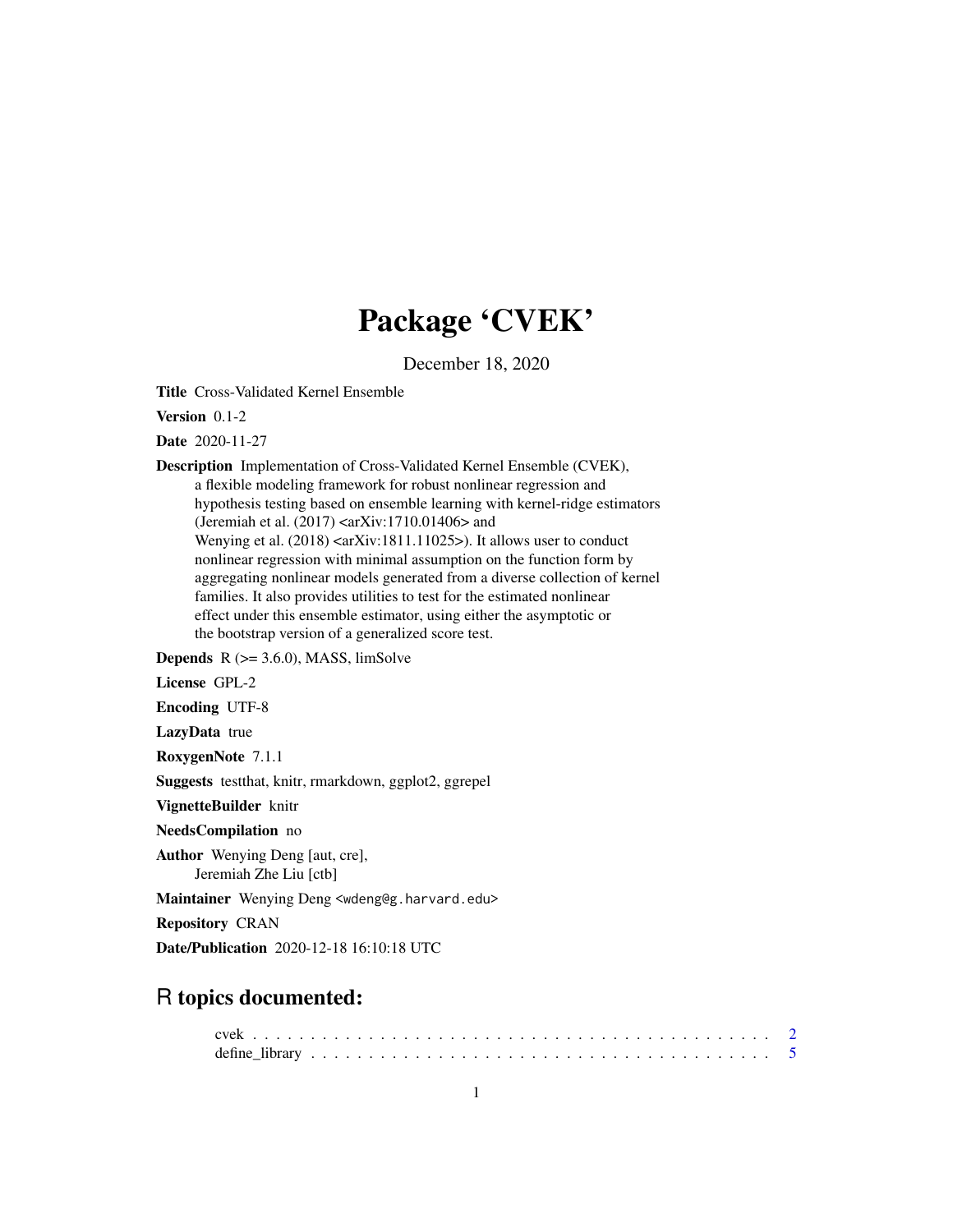<span id="page-1-0"></span> $2 \cos \theta$  cvek

| Index |          | 37          |
|-------|----------|-------------|
|       |          | 35          |
|       |          | 34          |
|       |          | 33          |
|       |          | 32          |
|       |          | 31          |
|       |          | 30          |
|       |          | 28          |
|       |          | 27          |
|       |          | 25          |
|       |          | 24          |
|       |          | 23          |
|       |          | 22          |
|       |          | 21          |
|       |          | 20          |
|       |          | 19          |
|       |          | 18          |
|       |          | 17          |
|       |          | 16          |
|       |          | 15          |
|       |          | 13          |
|       |          | 12          |
|       |          | 11          |
|       |          | 9           |
|       |          | $\tau$<br>8 |
|       | ensemble | 6           |
|       |          |             |

cvek *Conducting Cross-validated Kernel Ensemble*

### Description

Conducting Cross-validated Kernel Ensemble based on user-specified formula.

### Usage

```
cvek(
  formula,
 kern_func_list,
 data,
  formula_test = NULL,
 mode = "loocv",strategy = "stack",
 beta\_exp = 1,
  lambda = exp(seq(-10, 5)),
  test = "boot",
```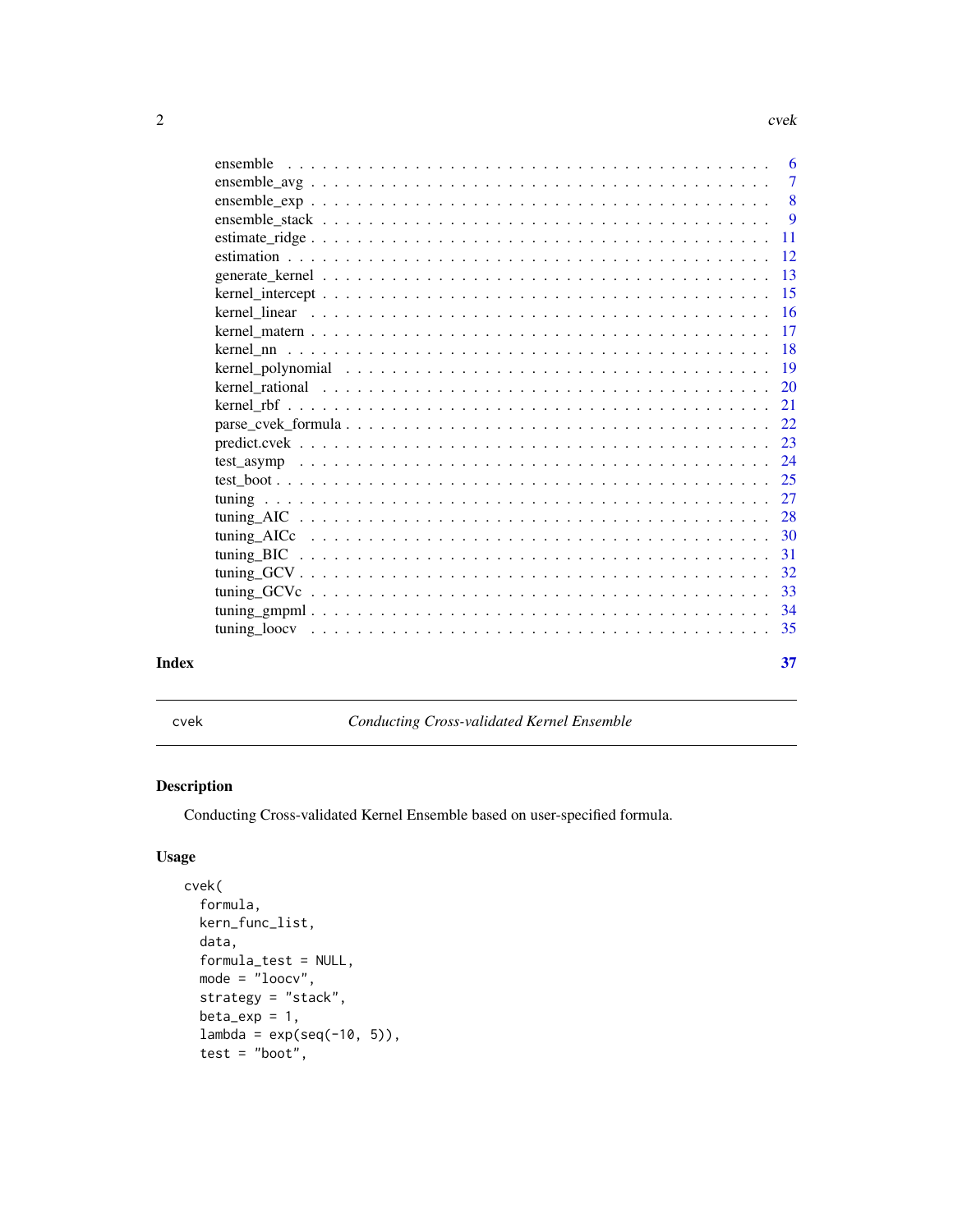<span id="page-2-0"></span> $\csc$  2  $\sin$  3  $\sin$  3  $\sin$  3  $\sin$  3  $\sin$  3  $\sin$  3  $\sin$  3  $\sin$  3  $\sin$  3  $\sin$  3  $\sin$  3  $\sin$  3  $\sin$  3  $\sin$  3  $\sin$  3  $\sin$  3  $\sin$  3  $\sin$  3  $\sin$  3  $\sin$  3  $\sin$  3  $\sin$  3  $\sin$  3  $\sin$  3  $\sin$  3  $\sin$  3  $\sin$  3  $\sin$  3  $\sin$  3  $\sin$  3  $\sin$ 

```
alt_kernel_type = "linear",
  B = 100,verbose = FALSE
\mathcal{L}
```
### Arguments

| formula         | (formula) A user-supplied formula for the null model. Should contain at least<br>one kernel term.                                                                                                        |
|-----------------|----------------------------------------------------------------------------------------------------------------------------------------------------------------------------------------------------------|
|                 | kern_func_list (list) A list of kernel functions in the kernel library.                                                                                                                                  |
| data            | (data.frame, n*d) A data.frame, list or environment (or object coercible by as data.frame<br>to a data.frame), containing the variables in formula. Neither a matrix nor an ar-<br>ray will be accepted. |
| formula_test    | (formula) A user-supplied formula indicating the alternative effect to test. All<br>terms in the alternative mode must be specified as kernel terms.                                                     |
| mode            | (character) A character string indicating which tuning parameter criteria is to be<br>used.                                                                                                              |
| strategy        | (character) A character string indicating which ensemble strategy is to be used.                                                                                                                         |
| beta_exp        | (numeric/character) A numeric value specifying the parameter when strategy =<br>"exp" ensemble_exp.                                                                                                      |
| lambda          | (numeric) A numeric string specifying the range of tuning parameter to be cho-<br>sen. The lower limit of lambda must be above 0.                                                                        |
| test            | (character) Type of hypothesis test to conduct. Must be either 'asymp' or 'boot'.                                                                                                                        |
| alt_kernel_type |                                                                                                                                                                                                          |
|                 | (character) Type of alternative kernel effect to consider. Must be either "linear"<br>or "ensemble".                                                                                                     |
| B               | (numeric) Number of bootstrap samples.                                                                                                                                                                   |
| verbose         | (logical) Whether to print additional messages.                                                                                                                                                          |
|                 |                                                                                                                                                                                                          |

### Details

Perform Cross-validated Kernel Ensemble and optionally test for kernel effect based on user-specified formula.

### Value

| lambda   | (numeric) The selected tuning parameter based on the estimated ensemble kernel<br>matrix. |
|----------|-------------------------------------------------------------------------------------------|
| beta     | (matrix, d_fixed*1) Fixed effect estimates.                                               |
| alpha    | (matrix, n*1) Kernel effect estimates.                                                    |
| К        | (matrix, n <sup>*</sup> n) Estimated ensemble kernel matrix.                              |
| $u$ _hat | (vector of length $K$ ) A vector of weights of the kernels in the library.                |
| base_est | (list) The detailed estimation results of K kernels.                                      |
| pvalue   | (numeric) If formula_test is given, p-value of the test is returned.                      |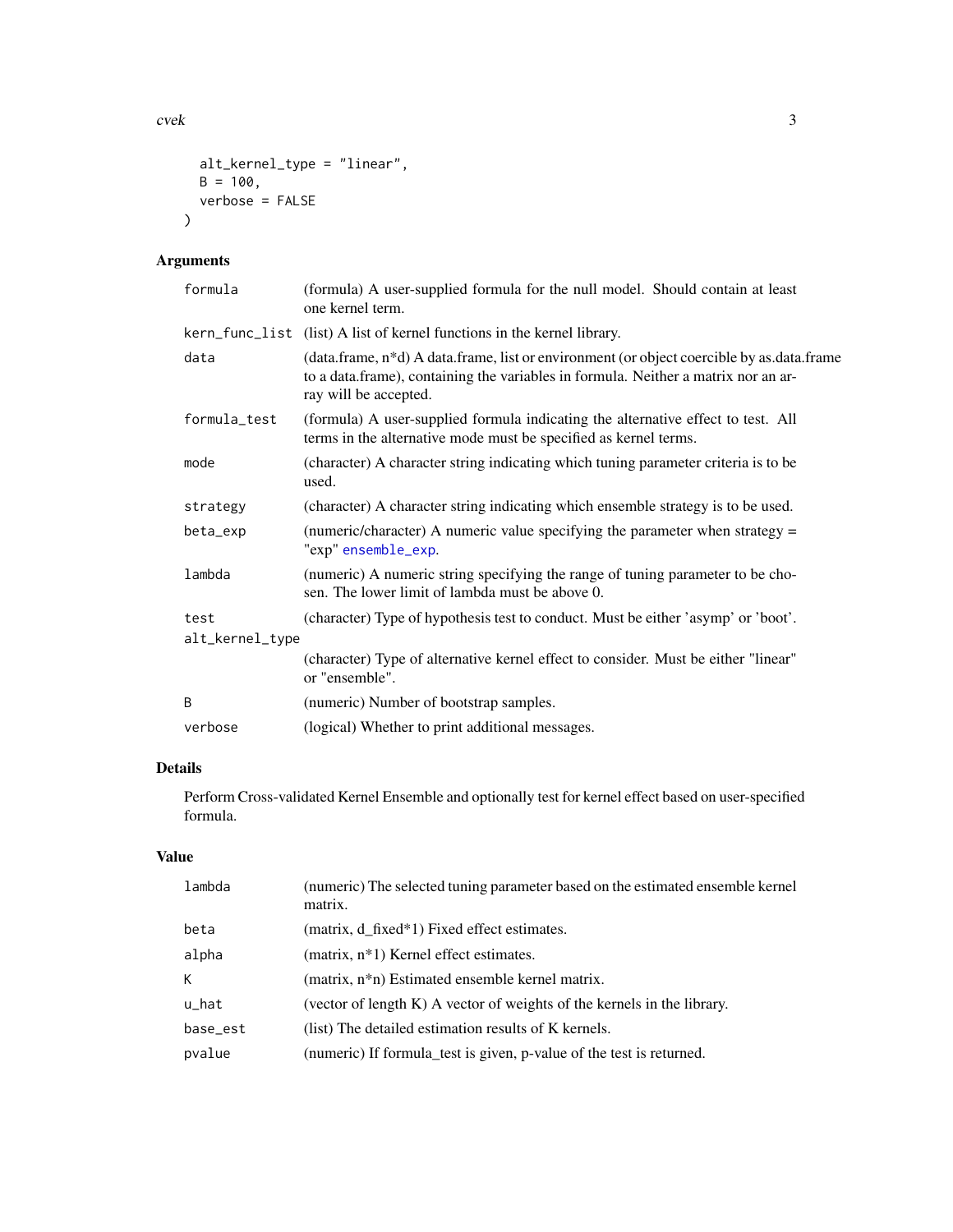#### <span id="page-3-0"></span>Author(s)

Jeremiah Zhe Liu

#### References

Xihong Lin. Variance component testing in generalised linear models with random effects. June 1997.

Arnab Maity and Xihong Lin. Powerful tests for detecting a gene effect in the presence of possible gene-gene interactions using garrote kernel machines. December 2011.

Petra Bu z kova, Thomas Lumley, and Kenneth Rice. Permutation and parametric bootstrap tests for gene-gene and gene-environment interactions. January 2011.

#### See Also

[estimation](#page-11-1) method: [generate\\_kernel](#page-12-1) mode: [tuning](#page-26-1) strategy: [ensemble](#page-5-1)

### Examples

```
kern\_par \leq data.frame(method = rep("rbf", 3),
l = rep(3, 3), p = rep(2, 3),stringsAsFactors = FALSE)
# define kernel library
kern_func_list <- define_library(kern_par)
n < -10d \leq -4formula \le -y - x_1 + x_2 + k(x_3, x_4)formula_test <- y \sim k(x1, x2) * k(x3, x4)set.seed(1118)
data <- as.data.frame(matrix(
  rnorm(n * d),
 ncol = d,
  dimnames = list(NULL, paste0("x", 1:d))
))
beta_true <- c(1, .41, 2.37)
lnr_kern_func <- generate_kernel(method = "rbf", l = 3)
kern_effect_lnr <-
  parse_kernel_variable("k(x3, x4)", lnr_kern_func, data)
alpha_lnr_true <- rnorm(n)
data$y <- as.matrix(cbind(1, data[, c("x1", "x2")])) %*% beta_true +
  kern_effect_lnr %*% alpha_lnr_true
data_train <- data
```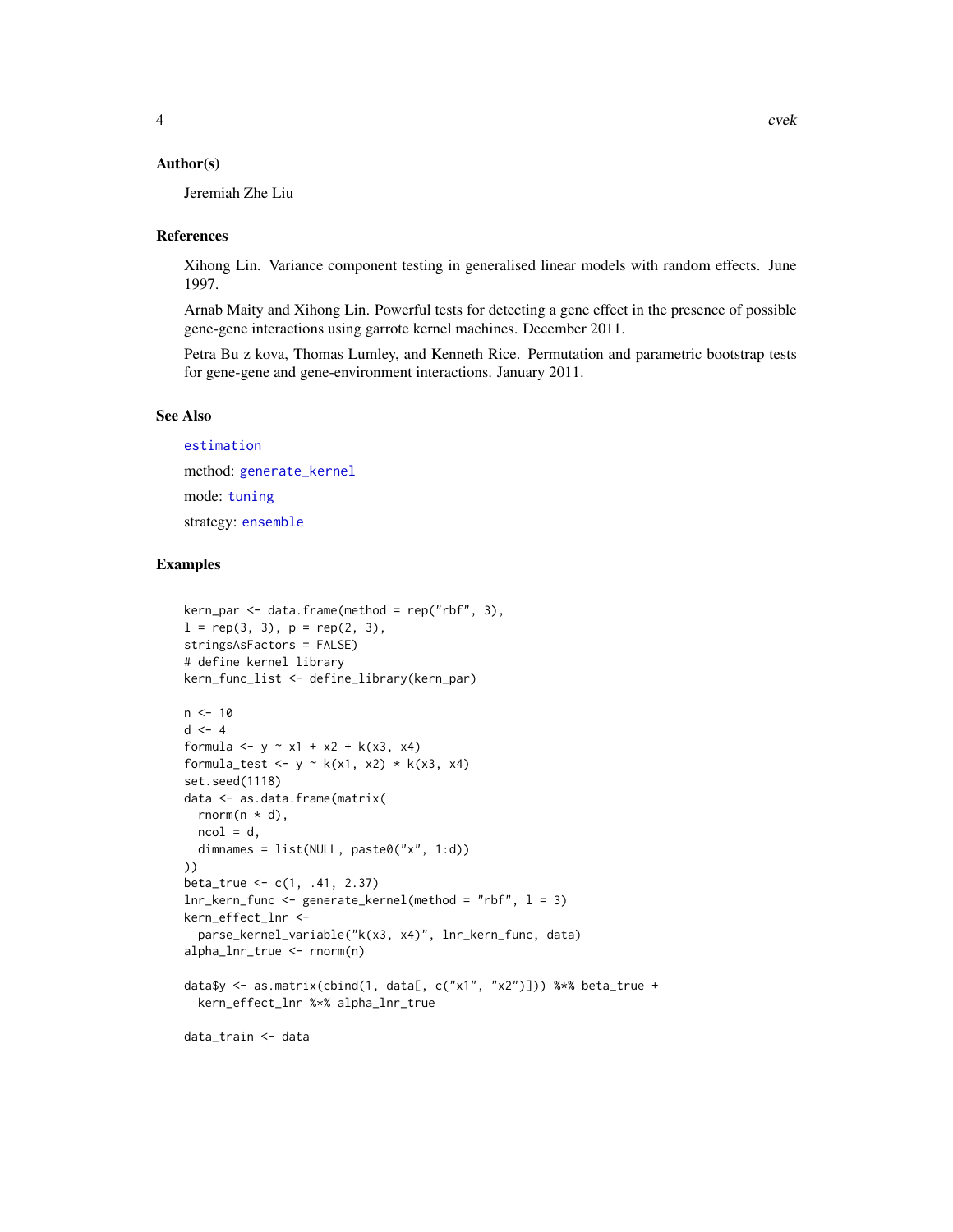### <span id="page-4-0"></span>define\_library 5

```
pvalue <- cvek(formula,
               kern_func_list,
               data_train,
               formula_test,
               mode = "loocv",
               strategy = "stack",
               beta_exp = 1,
               lambda = exp(seq(-2, 2)),test = "asymp",
               alt_kernel_type = "linear",
               verbose = FALSE)$pvalue
```
define\_library *Defining Kernel Library*

### Description

Generate the expected kernel library based on user-specified dataframe.

#### Usage

define\_library(kern\_par = NULL)

#### Arguments

kern\_par (dataframe, K\*3) A dataframe indicating the parameters of base kernels to fit kernel effect. See Details.

### Details

It creates a kernel library according to the parameters given in kern\_par.

\* kern\_par: for a library of K kernels, the dimension of this dataframe is  $K^*3$ . Each row represents a kernel. The first column is method, with entries of character class. The second and the third are l and p respectively, both with entries of numeric class.

### Value

kern\_func\_list (list of length K) A list of kernel functions given by user. Will be overwritten to linear kernel if kern\_par is NULL.

#### Author(s)

Wenying Deng

#### See Also

method: [generate\\_kernel](#page-12-1)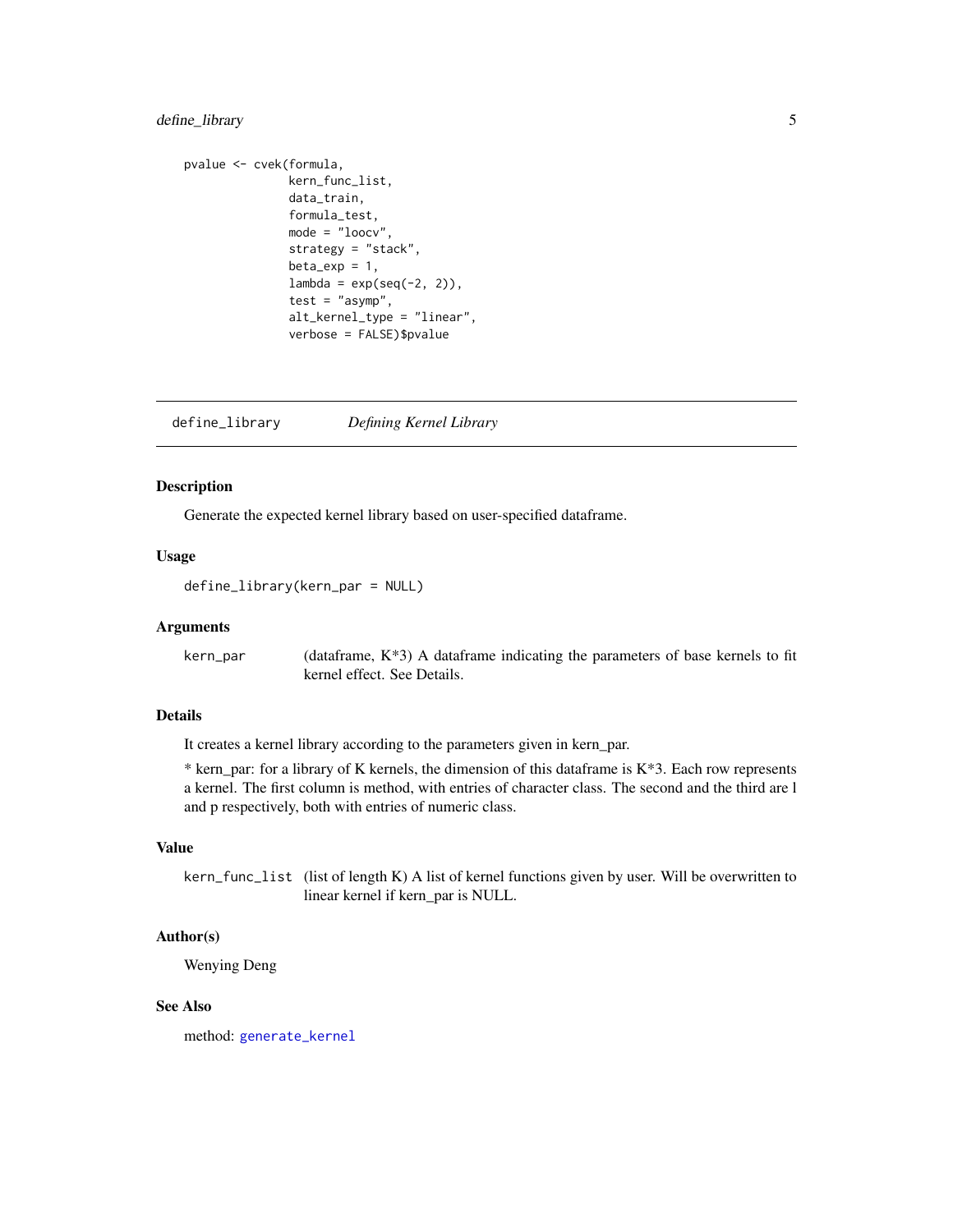<span id="page-5-1"></span><span id="page-5-0"></span>

Give the ensemble projection matrix and weights of the kernels in the library.

#### Usage

ensemble(strategy, beta\_exp, error\_mat, A\_hat)

#### Arguments

| strategy  | (character) A character string indicating which ensemble strategy is to be used.                              |
|-----------|---------------------------------------------------------------------------------------------------------------|
| beta_exp  | (numeric/character) A numeric value specifying the parameter when strategy $=$<br>"exp" ensemble_exp.         |
| error_mat | (matrix, $n*K$ ) A $n/K$ matrix indicating errors.                                                            |
| A_hat     | (list of length $K$ ) A list of projection matrices to kernel space for each kernel in<br>the kernel library. |

#### Details

There are three ensemble strategies available here:

### Empirical Risk Minimization (Stacking)

After obtaining the estimated errors  $\{\hat{\epsilon}_d\}_{d=1}^D$ , we estimate the ensemble weights  $u = \{u_d\}_{d=1}^D$  such that it minimizes the overall error

$$
\hat{u} = argmin_{u \in \Delta} \parallel \sum_{d=1}^{D} u_d \hat{\epsilon}_d \parallel^2 \quad where \ \Delta = \{u | u \ge 0, \parallel u \parallel_1 = 1\}
$$

Then produce the final ensemble prediction:

$$
\hat{h} = \sum_{d=1}^{D} \hat{u}_d h_d = \sum_{d=1}^{D} \hat{u}_d A_{d,\hat{\lambda}_d} y = \hat{A} y
$$

where  $\hat{A} = \sum_{d=1}^{D} \hat{u}_d A_{d,\hat{\lambda}_d}$  is the ensemble matrix.

### Simple Averaging

Motivated by existing literature in omnibus kernel, we propose another way to obtain the ensemble matrix by simply choosing unsupervised weights  $u_d = 1/D$  for  $d = 1, 2, ...D$ .

### Exponential Weighting

Additionally, another scholar gives a new strategy to calculate weights based on the estimated errors  $\{\hat{\epsilon}_d\}_{d=1}^D$ .

$$
u_d(\beta) = \frac{exp(- \parallel \hat{\epsilon}_d \parallel_2^2/\beta)}{\sum_{d=1}^D exp(- \parallel \hat{\epsilon}_d \parallel_2^2/\beta)}
$$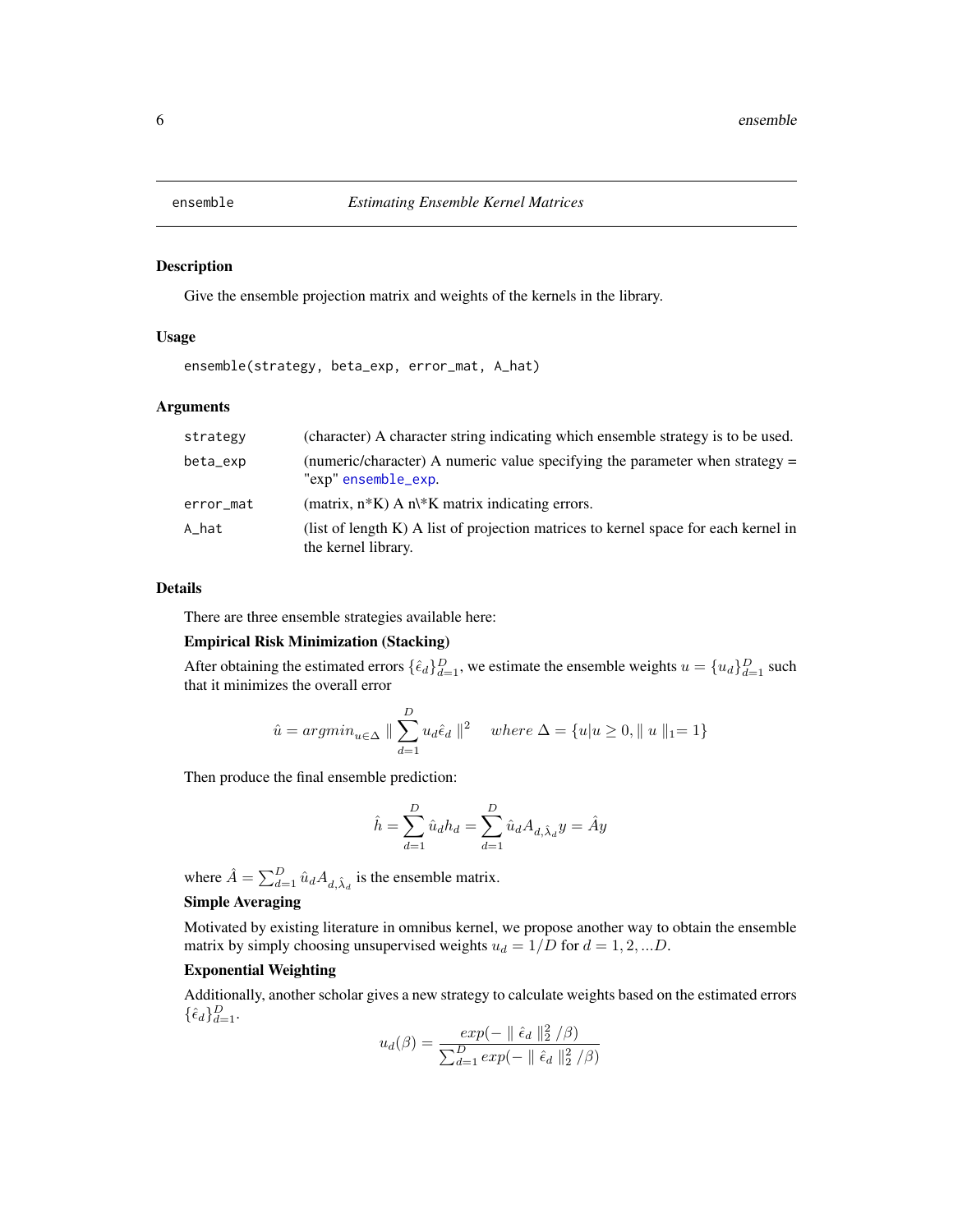### <span id="page-6-0"></span>ensemble\_avg 7

#### Value

| A_est | (matrix, $n * n$ ) The ensemble projection matrix.                      |
|-------|-------------------------------------------------------------------------|
| u_hat | (vector of length K) A vector of weights of the kernels in the library. |

### Author(s)

Wenying Deng

#### References

Jeremiah Zhe Liu and Brent Coull. Robust Hypothesis Test for Nonlinear Effect with Gaussian Processes. October 2017.

Xiang Zhan, Anna Plantinga, Ni Zhao, and Michael C. Wu. A fast small-sample kernel independence test for microbiome community-level association analysis. December 2017.

Arnak S. Dalalyan and Alexandre B. Tsybakov. Aggregation by Exponential Weighting and Sharp Oracle Inequalities. In Learning Theory, Lecture Notes in Computer Science, pages 97– 111. Springer, Berlin, Heidelberg, June 2007.

#### See Also

mode: [tuning](#page-26-1)

ensemble\_avg *Estimating Ensemble Kernel Matrices Using AVG*

#### Description

Give the ensemble projection matrix and weights of the kernels in the library using simple averaging.

#### Usage

ensemble\_avg(beta\_exp, error\_mat, A\_hat)

#### Arguments

| beta_exp  | (numeric/character) A numeric value specifying the parameter when strategy =<br>"exp" ensemble_exp.        |
|-----------|------------------------------------------------------------------------------------------------------------|
| error_mat | (matrix, $n*K$ ) A $n/K$ matrix indicating errors.                                                         |
| A hat     | (list of length K) A list of projection matrices to kernel space for each kernel in<br>the kernel library. |

#### Details

#### Simple Averaging

Motivated by existing literature in omnibus kernel, we propose another way to obtain the ensemble matrix by simply choosing unsupervised weights  $u_d = 1/D$  for  $d = 1, 2, ...D$ .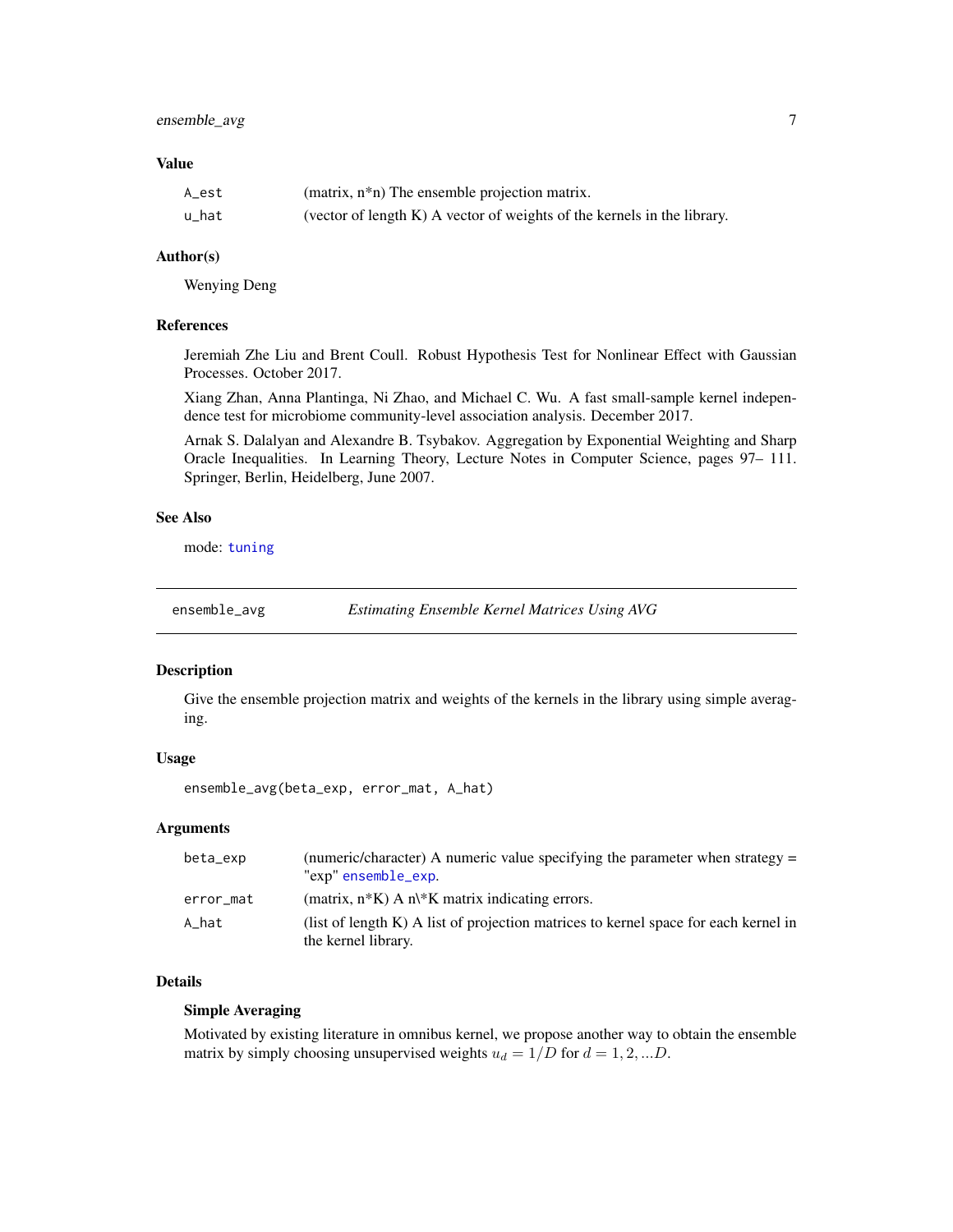<span id="page-7-0"></span>8 ensemble\_exp

### Value

| A_est | (matrix, $n * n$ ) The ensemble projection matrix.                         |
|-------|----------------------------------------------------------------------------|
| u hat | (vector of length $K$ ) A vector of weights of the kernels in the library. |

### Author(s)

Wenying Deng

#### References

Jeremiah Zhe Liu and Brent Coull. Robust Hypothesis Test for Nonlinear Effect with Gaussian Processes. October 2017.

Xiang Zhan, Anna Plantinga, Ni Zhao, and Michael C. Wu. A fast small-sample kernel independence test for microbiome community-level association analysis. December 2017.

Arnak S. Dalalyan and Alexandre B. Tsybakov. Aggregation by Exponential Weighting and Sharp Oracle Inequalities. In Learning Theory, Lecture Notes in Computer Science, pages 97– 111. Springer, Berlin, Heidelberg, June 2007.

### See Also

mode: [tuning](#page-26-1)

<span id="page-7-1"></span>

| ensemble_exp | <b>Estimating Ensemble Kernel Matrices Using EXP</b> |  |
|--------------|------------------------------------------------------|--|
|--------------|------------------------------------------------------|--|

### Description

Give the ensemble projection matrix and weights of the kernels in the library using exponential weighting.

#### Usage

```
ensemble_exp(beta_exp, error_mat, A_hat)
```
#### Arguments

| beta_exp  | (numeric/character) A numeric value specifying the parameter when strategy =<br>"exp". See Details.        |
|-----------|------------------------------------------------------------------------------------------------------------|
| error_mat | (matrix, $n*K$ ) A $n\&$ K matrix indicating errors.                                                       |
| A_hat     | (list of length K) A list of projection matrices to kernel space for each kernel in<br>the kernel library. |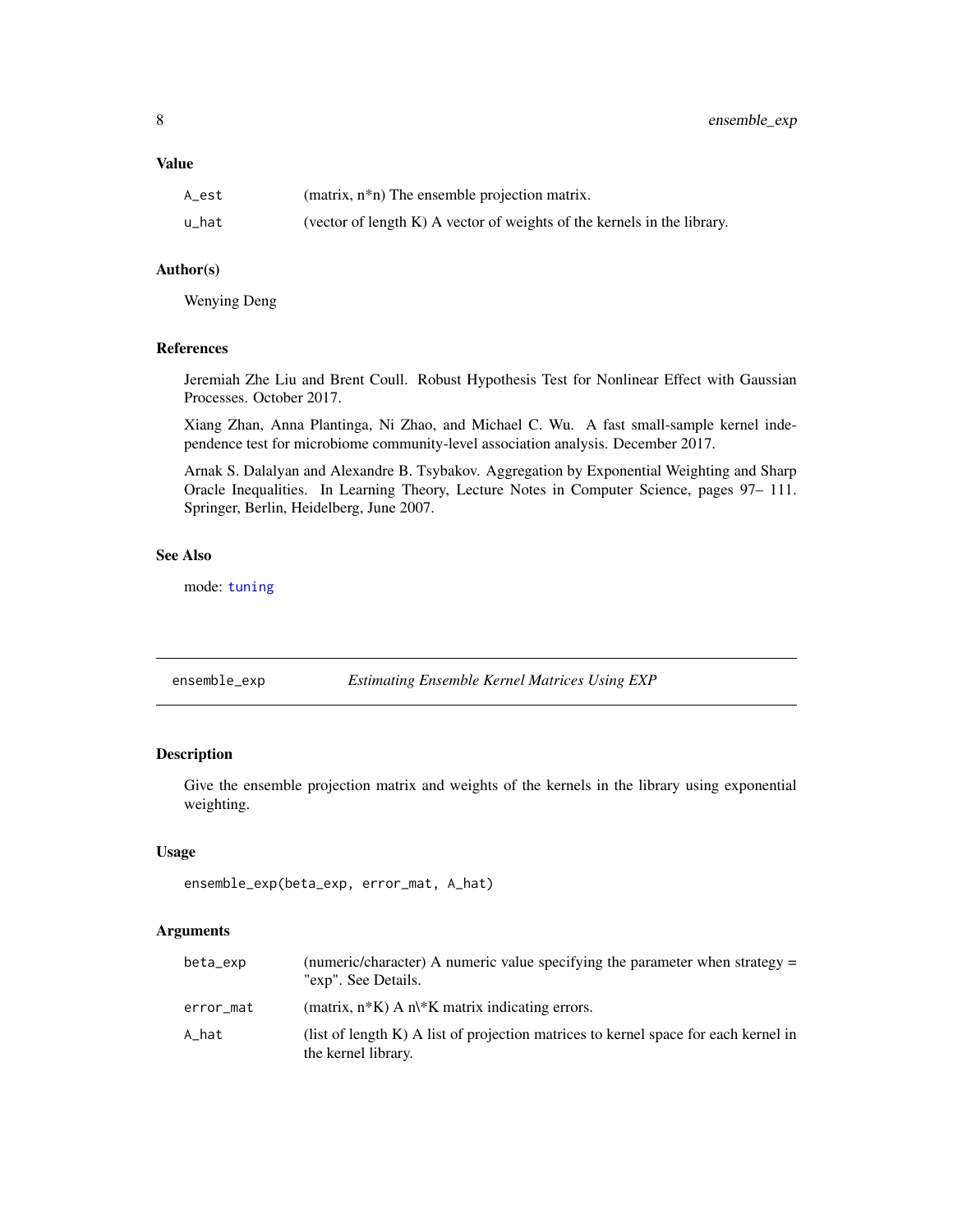<span id="page-8-0"></span>ensemble\_stack 9

#### Details

### Exponential Weighting

Additionally, another scholar gives a new strategy to calculate weights based on the estimated errors  $\{\hat{\epsilon}_d\}_{d=1}^D$ .

$$
u_d(\beta) = \frac{exp(- \parallel \hat{\epsilon}_d \parallel_2^2/\beta)}{\sum_{d=1}^D exp(- \parallel \hat{\epsilon}_d \parallel_2^2/\beta)}
$$

### beta\_exp

The value of beta\_exp can be "min"= $min\{RSS\}_{d=1}^D/10$ , "med"= $median\{RSS\}_{d=1}^D$ , "max"= $max\{RSS\}_{d=1}^D*$ 2 and any other positive numeric number, where  $\{RSS\}_{d=1}^D$  are the set of residual sum of squares of D base kernels.

#### Value

| A_est | (matrix, n*n) The ensemble projection matrix.                              |
|-------|----------------------------------------------------------------------------|
| u_hat | (vector of length $K$ ) A vector of weights of the kernels in the library. |

#### Author(s)

Wenying Deng

#### References

Jeremiah Zhe Liu and Brent Coull. Robust Hypothesis Test for Nonlinear Effect with Gaussian Processes. October 2017.

Xiang Zhan, Anna Plantinga, Ni Zhao, and Michael C. Wu. A fast small-sample kernel independence test for microbiome community-level association analysis. December 2017.

Arnak S. Dalalyan and Alexandre B. Tsybakov. Aggregation by Exponential Weighting and Sharp Oracle Inequalities. In Learning Theory, Lecture Notes in Computer Science, pages 97– 111. Springer, Berlin, Heidelberg, June 2007.

#### See Also

mode: [tuning](#page-26-1)

ensemble\_stack *Estimating Ensemble Kernel Matrices Using Stack*

#### Description

Give the ensemble projection matrix and weights of the kernels in the library using stacking.

#### Usage

```
ensemble_stack(beta_exp, error_mat, A_hat)
```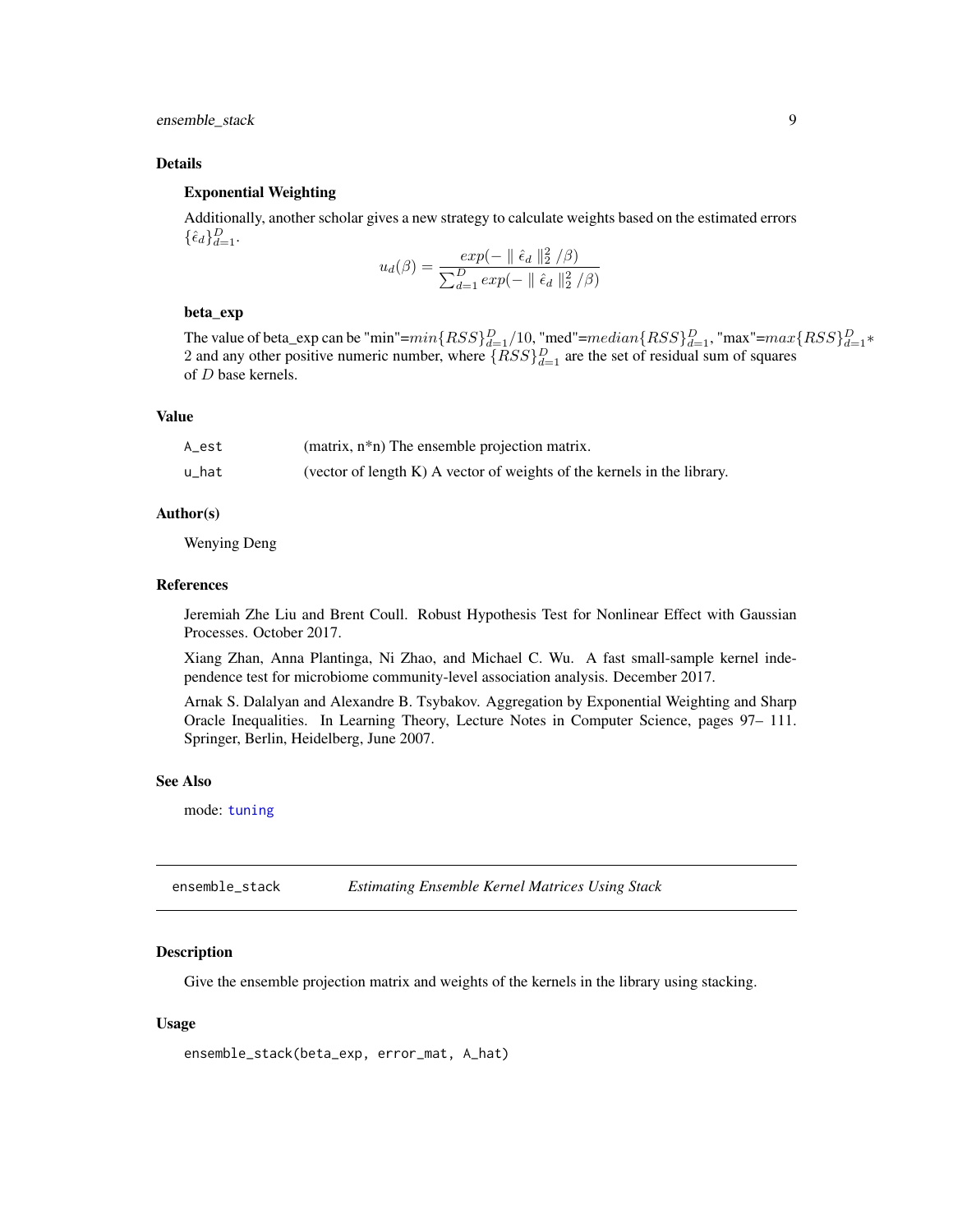#### <span id="page-9-0"></span>**Arguments**

| beta_exp  | (numeric/character) A numeric value specifying the parameter when strategy $=$<br>"exp" ensemble_exp.      |
|-----------|------------------------------------------------------------------------------------------------------------|
| error_mat | (matrix, $n*K$ ) A $n/K$ matrix indicating errors.                                                         |
| A hat     | (list of length K) A list of projection matrices to kernel space for each kernel in<br>the kernel library. |

#### Details

#### Empirical Risk Minimization (Stacking)

After obtaining the estimated errors  $\{\hat{\epsilon}_d\}_{d=1}^D$ , we estimate the ensemble weights  $u = \{u_d\}_{d=1}^D$  such that it minimizes the overall error

$$
\hat{u} = argmin_{u \in \Delta} \parallel \sum_{d=1}^{D} u_d \hat{\epsilon}_d \parallel^2 \quad where \ \Delta = \{u | u \ge 0, \parallel u \parallel_1 = 1\}
$$

Then produce the final ensemble prediction:

$$
\hat{h}=\sum_{d=1}^D \hat{u}_d h_d=\sum_{d=1}^D \hat{u}_d A_{d,\hat{\lambda}_d}y=\hat{A}y
$$

where  $\hat{A} = \sum_{d=1}^{D} \hat{u}_d A_{d,\hat{\lambda}_d}$  is the ensemble matrix.

#### Value

| A est | (matrix, n*n) The ensemble projection matrix.                              |
|-------|----------------------------------------------------------------------------|
| u_hat | (vector of length $K$ ) A vector of weights of the kernels in the library. |

#### Author(s)

Wenying Deng

#### References

Jeremiah Zhe Liu and Brent Coull. Robust Hypothesis Test for Nonlinear Effect with Gaussian Processes. October 2017.

Xiang Zhan, Anna Plantinga, Ni Zhao, and Michael C. Wu. A fast small-sample kernel independence test for microbiome community-level association analysis. December 2017.

Arnak S. Dalalyan and Alexandre B. Tsybakov. Aggregation by Exponential Weighting and Sharp Oracle Inequalities. In Learning Theory, Lecture Notes in Computer Science, pages 97– 111. Springer, Berlin, Heidelberg, June 2007.

#### See Also

mode: [tuning](#page-26-1)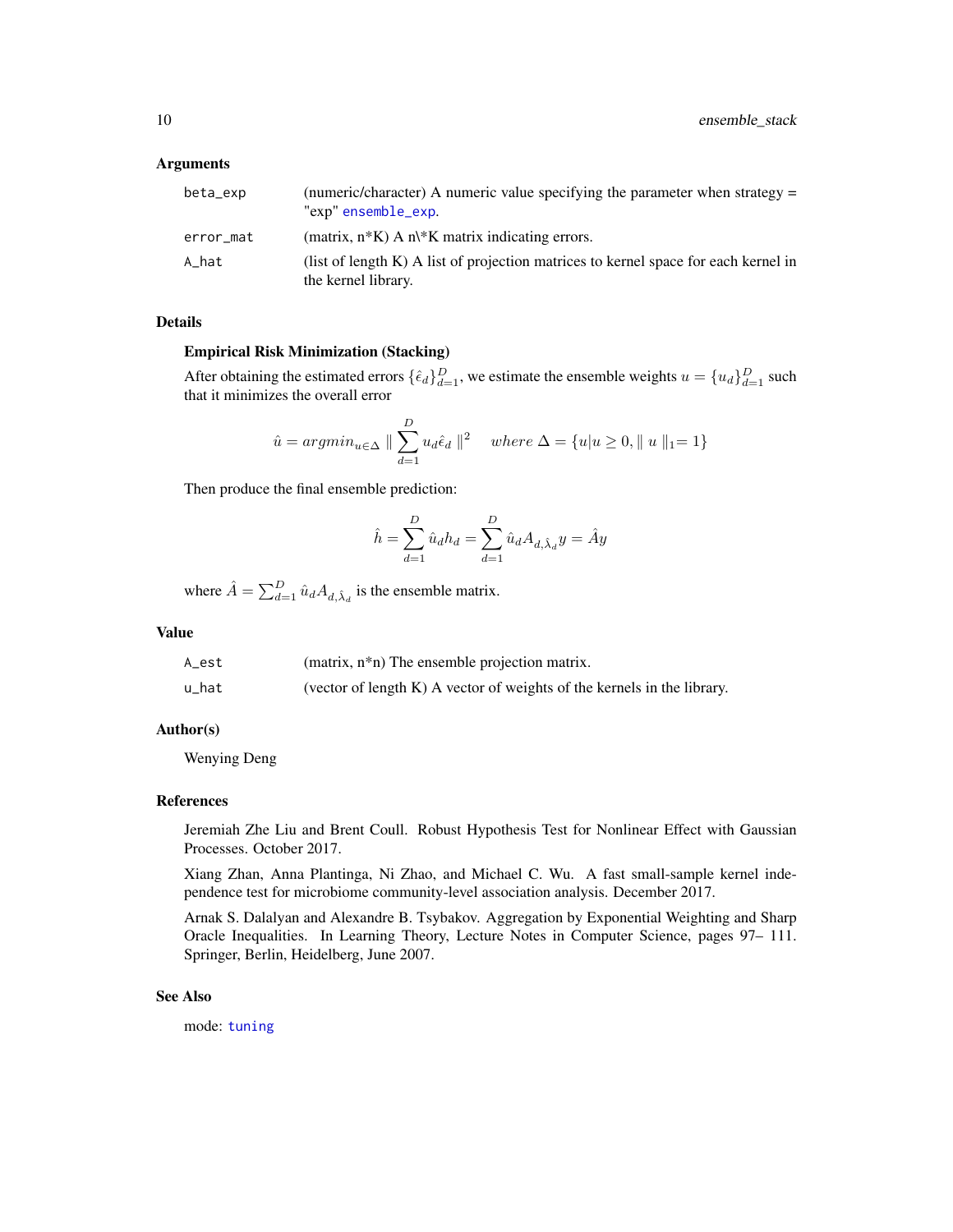<span id="page-10-0"></span>estimate\_ridge *Estimating a Single Model*

### Description

Estimating projection matrices and parameter estimates for a single model.

### Usage

```
estimate_ridge(
 Y,
 X,
 K,
  lambda,
 compute_kernel_terms = TRUE,
  converge_thres = 1e-04
)
```
### Arguments

| Y                    | (matrix, $n*1$ ) The vector of response variable.                                                                                                                     |
|----------------------|-----------------------------------------------------------------------------------------------------------------------------------------------------------------------|
| Χ                    | (matrix, n*d_fix) The fixed effect matrix.                                                                                                                            |
| K.                   | (list of matrices) A nested list of kernel term matrices, corresponding to each<br>kernel term specified in the formula for a base kernel function in kern_func_list. |
| lambda               | (numeric) A numeric string specifying the range of tuning parameter to be cho-<br>sen. The lower limit of lambda must be above 0.                                     |
| compute_kernel_terms |                                                                                                                                                                       |
|                      | (logic) Whether to computing effect for each individual terms. If FALSE then<br>only compute the overall effect.                                                      |
|                      | converge_thres (numeric) The convergence threshold for computing kernel terms.                                                                                        |

### Details

For a single model, we can calculate the output of gaussian process regression, the solution is given by

$$
\hat{\beta} = [X^T (K + \lambda I)^{-1} X]^{-1} X^T (K + \lambda I)^{-1} y
$$

$$
\hat{\alpha} = (K + \lambda I)^{-1} (y - \hat{\beta} X)
$$

### Value

.

| beta          | (matrix, d_fixed*1) Fixed effect estimates.                                     |
|---------------|---------------------------------------------------------------------------------|
| alpha         | (matrix, n <sup>*</sup> k terms) Kernel effect estimates for each kernel term.  |
| kern_term_mat | (matrix, n <sup>*</sup> k terms) Kernel effect for each kernel term.            |
| A list        | (list of length k_terms) Projection matrices for each kernel term.              |
| proj_matrix   | (list of length 4) Estimated projection matrices, combined across kernel terms. |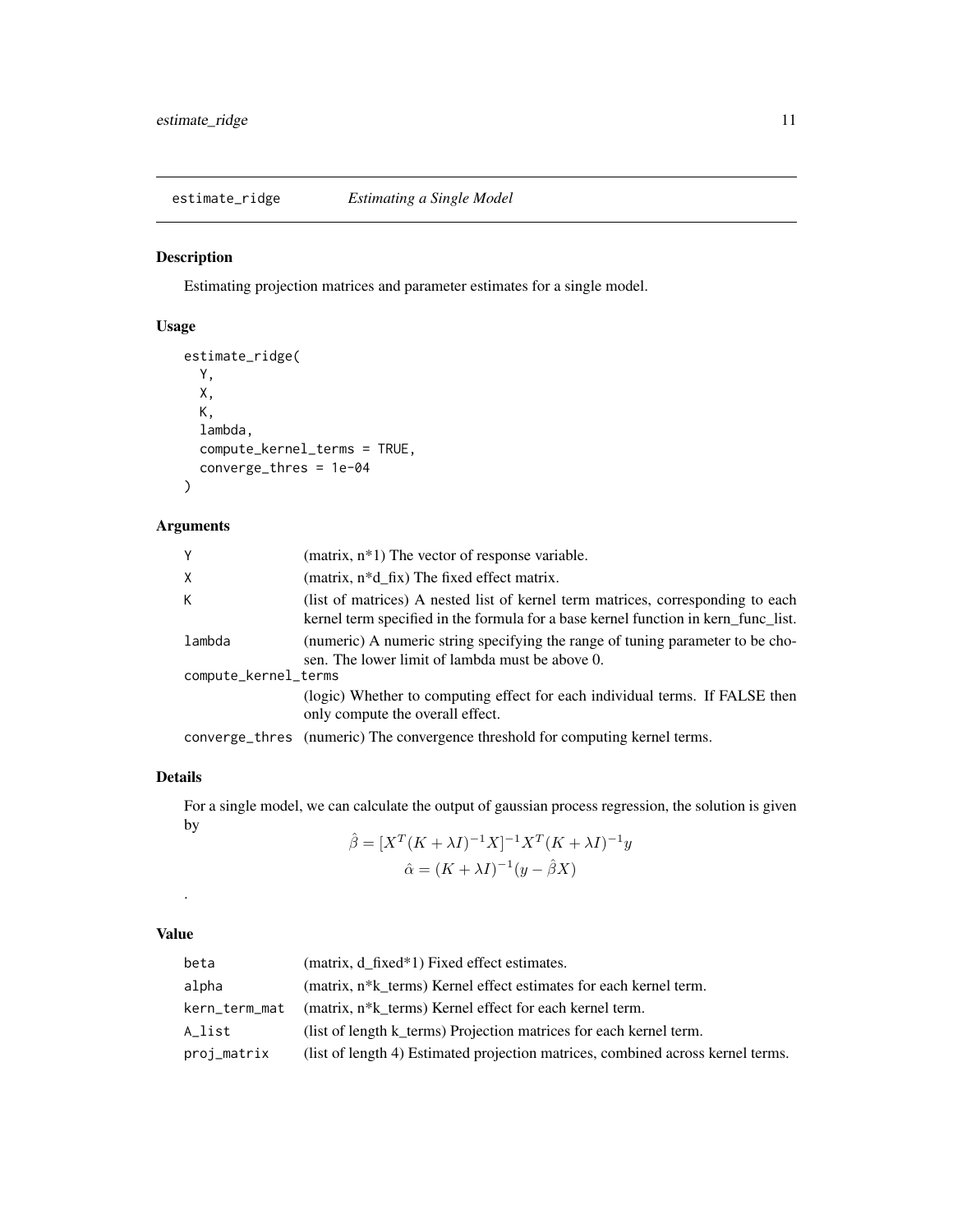### <span id="page-11-0"></span>Author(s)

Wenying Deng

#### References

Andreas Buja, Trevor Hastie, and Robert Tibshirani. (1989) Linear Smoothers and Additive Models. Ann. Statist. Volume 17, Number 2, 453-510.

<span id="page-11-1"></span>estimation *Conducting Gaussian Process Regression*

### Description

Conduct Gaussian process regression based on the estimated ensemble kernel matrix.

### Usage

```
estimation(
 Y,
 X,
 K_list = NULL,
 mode = "loocv",
  strategy = "stack",
 beta_{exp} = 1,
  lambda = exp(seq(-10, 5)),
  ...
)
```
### Arguments

| Y        | (matrix, $n*1$ ) The vector of response variable.                                                                                                                                                                          |
|----------|----------------------------------------------------------------------------------------------------------------------------------------------------------------------------------------------------------------------------|
| X        | (matrix, $n * d$ fix) The fixed effect matrix.                                                                                                                                                                             |
| K list   | (list of matrices) A nested list of kernel term matrices. The first level corre-<br>sponds to each base kernel function in kern func list, the second level corre-<br>sponds to each kernel term specified in the formula. |
| mode     | (character) A character string indicating which tuning parameter criteria is to be<br>used.                                                                                                                                |
| strategy | (character) A character string indicating which ensemble strategy is to be used.                                                                                                                                           |
| beta_exp | (numeric/character) A numeric value specifying the parameter when strategy $=$<br>"exp" ensemble_exp.                                                                                                                      |
| lambda   | (numeric) A numeric string specifying the range of tuning parameter to be cho-<br>sen. The lower limit of lambda must be above 0.                                                                                          |
| $\cdots$ | Additional parameters to pass to estimate ridge.                                                                                                                                                                           |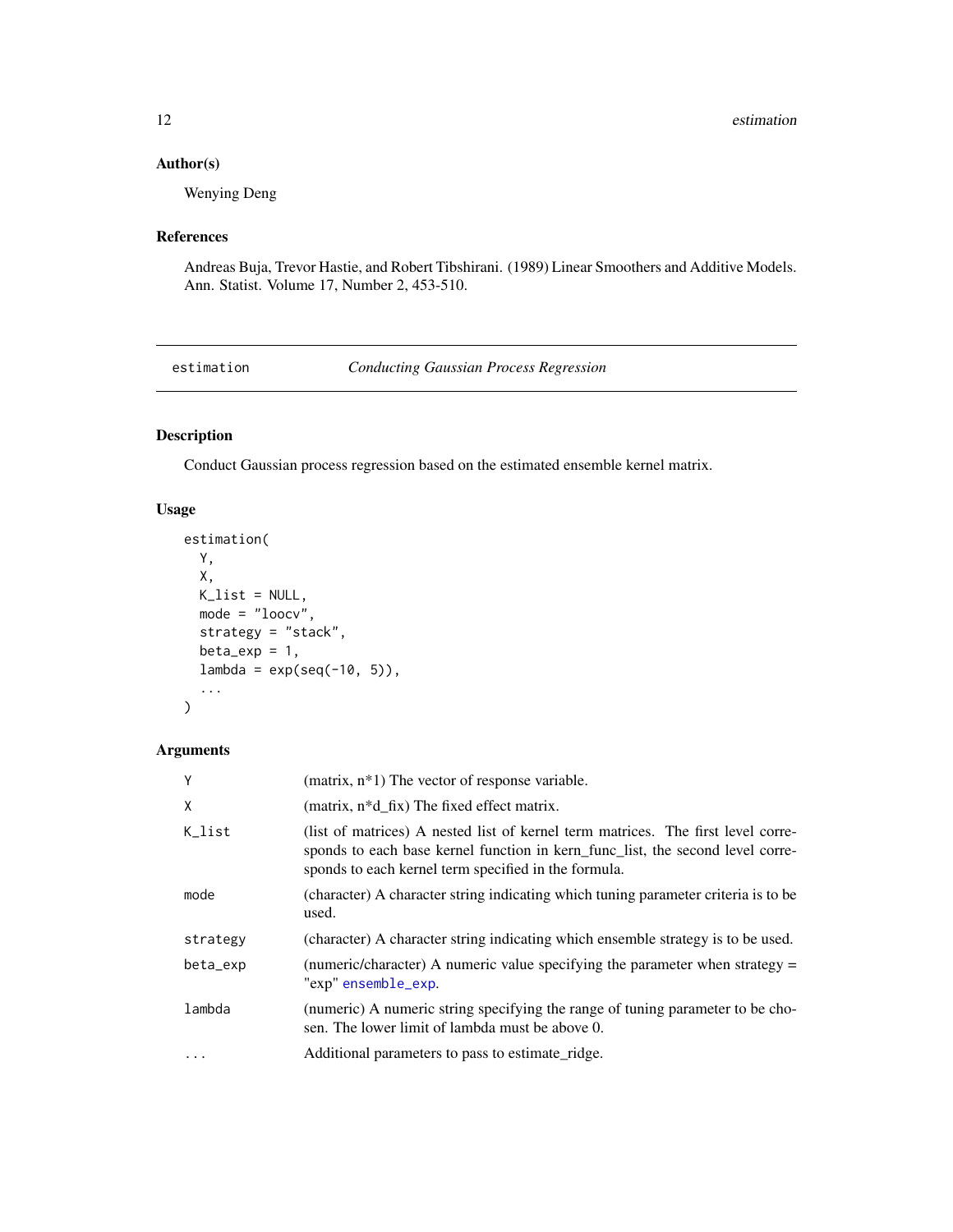### <span id="page-12-0"></span>Details

After obtaining the ensemble kernel matrix, we can calculate the output of Gaussian process regression.

#### Value

| lambda           | (numeric) The selected tuning parameter based on the estimated ensemble kernel<br>matrix. |
|------------------|-------------------------------------------------------------------------------------------|
| beta             | (matrix, d_fixed*1) Fixed effect estimates.                                               |
| alpha            | (matrix, n <sup>*</sup> 1) Kernel effect estimates.                                       |
| К                | (matrix, n <sup>*</sup> n) Estimated ensemble kernel matrix.                              |
| u_hat            | (vector of length K) A vector of weights of the kernels in the library.                   |
| kern_term_effect |                                                                                           |
|                  | (matrix, n*n) Estimated ensemble kernel effect matrix.                                    |
| base_est         | (list) The detailed estimation results of K kernels.                                      |

### Author(s)

Wenying Deng

#### See Also

strategy: [ensemble](#page-5-1)

<span id="page-12-1"></span>generate\_kernel *Generating A Single Kernel*

### Description

Generate kernels for the kernel library.

### Usage

```
generate_kernel(method = "rbf", l = 1, p = 2, sigma = 1)
```
### Arguments

| method | (character) A character string indicating which kernel is to be computed.                            |
|--------|------------------------------------------------------------------------------------------------------|
|        | (numeric) A numeric number indicating the hyperparameter (flexibility) of a<br>specific kernel.      |
| p      | (integer) For polynomial, p is the power; for matern, $v = p + 1/2$ ; for rational,<br>alpha $= p$ . |
| sigma  | (numeric) The covariance coefficient for neural network kernel.                                      |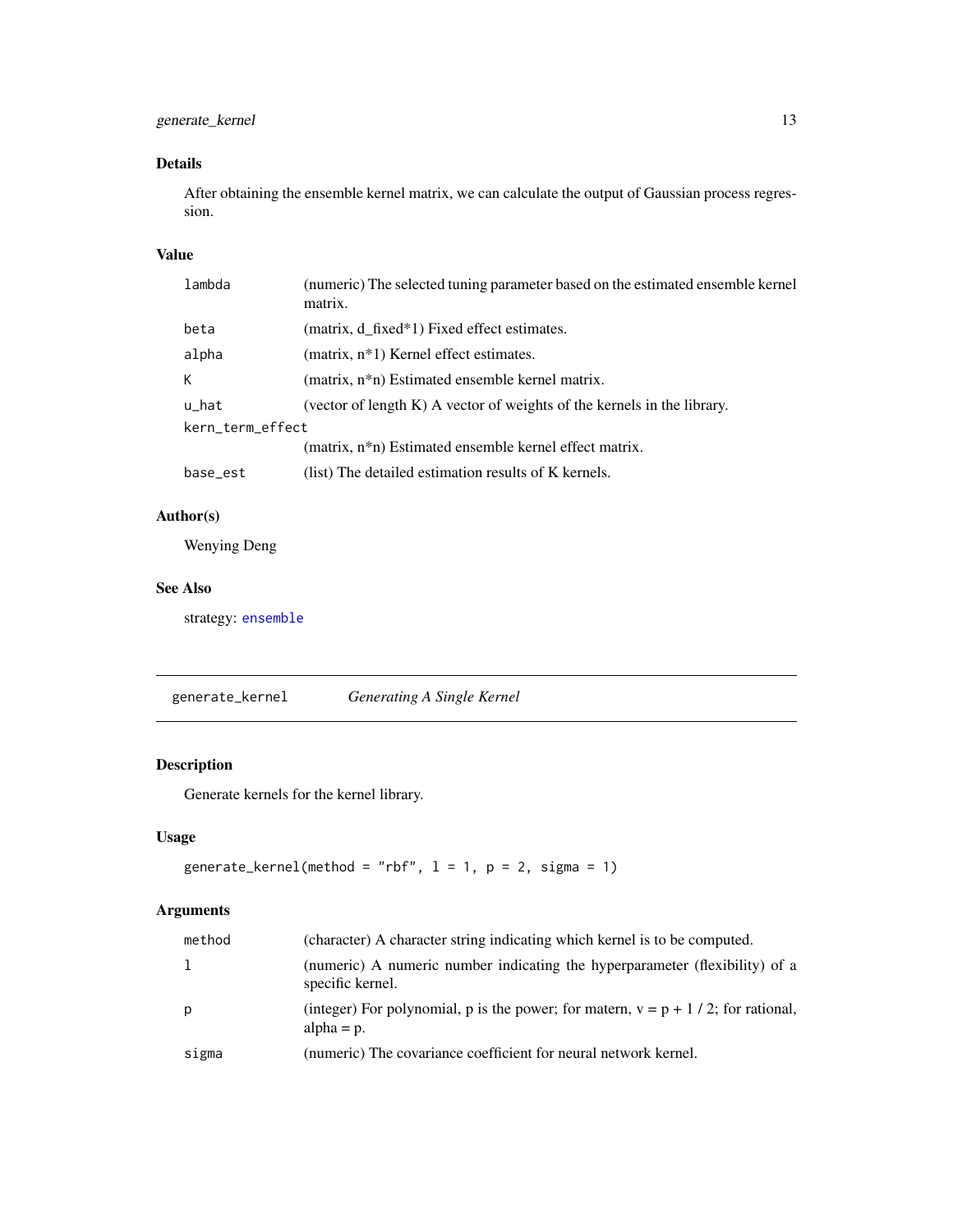There are seven kinds of kernel available here. For convenience, we define  $r = |x - x'|$ . Gaussian RBF Kernels

$$
k_{SE}(r) = exp\left(-\frac{r^2}{2l^2}\right)
$$

Matern Kernels

$$
k_{Matern}(r) = \frac{2^{1-\nu}}{\Gamma(\nu)} \left(\frac{\sqrt{2\nu r}}{l}\right)^{\nu} K_{\nu} \left(\frac{\sqrt{2\nu r}}{l}\right)
$$

Rational Quadratic Kernels

$$
k_{RQ}(r) = \left(1 + \frac{r^2}{2\alpha l^2}\right)^{-\alpha}
$$

Polynomial Kernels

$$
k(x, x') = (x \cdot x')^p
$$

We have intercept kernel when  $p = 0$ , and linear kernel when  $p = 1$ .

Neural Network Kernels

$$
k_{NN}(x, x') = \frac{2}{\pi} \sin^{-1} \left( \frac{2\sigma \tilde{x}^T \tilde{x}'}{\sqrt{(1 + 2\sigma \tilde{x}^T \tilde{x})(1 + 2\sigma \tilde{x}'^T \tilde{x}')} \right)
$$

where  $\tilde{x}$  is the vector x prepending with 1.

### Value

kern (function) A function indicating the generated kernel.

#### Author(s)

Wenying Deng

#### References

The MIT Press. Gaussian Processes for Machine Learning, 2006.

#### Examples

```
kern_par <- data.frame(method = c("rbf", "polynomial", "matern"),
l = c(.5, 1, 1.5), p = 1:3, sigma = rep(1, 3), stringsAsFactors = FALSE)kern_func_list <- list()
for (j in 1:nrow(kern_par)) {
 kern_func_list[[j]] <- generate_kernel(kern_par[j, ]$method,
                                         kern_par[j, ]$l,
                                         kern_par[j, ]$p,
                                         kern_par[j, ]$sigma)
}
```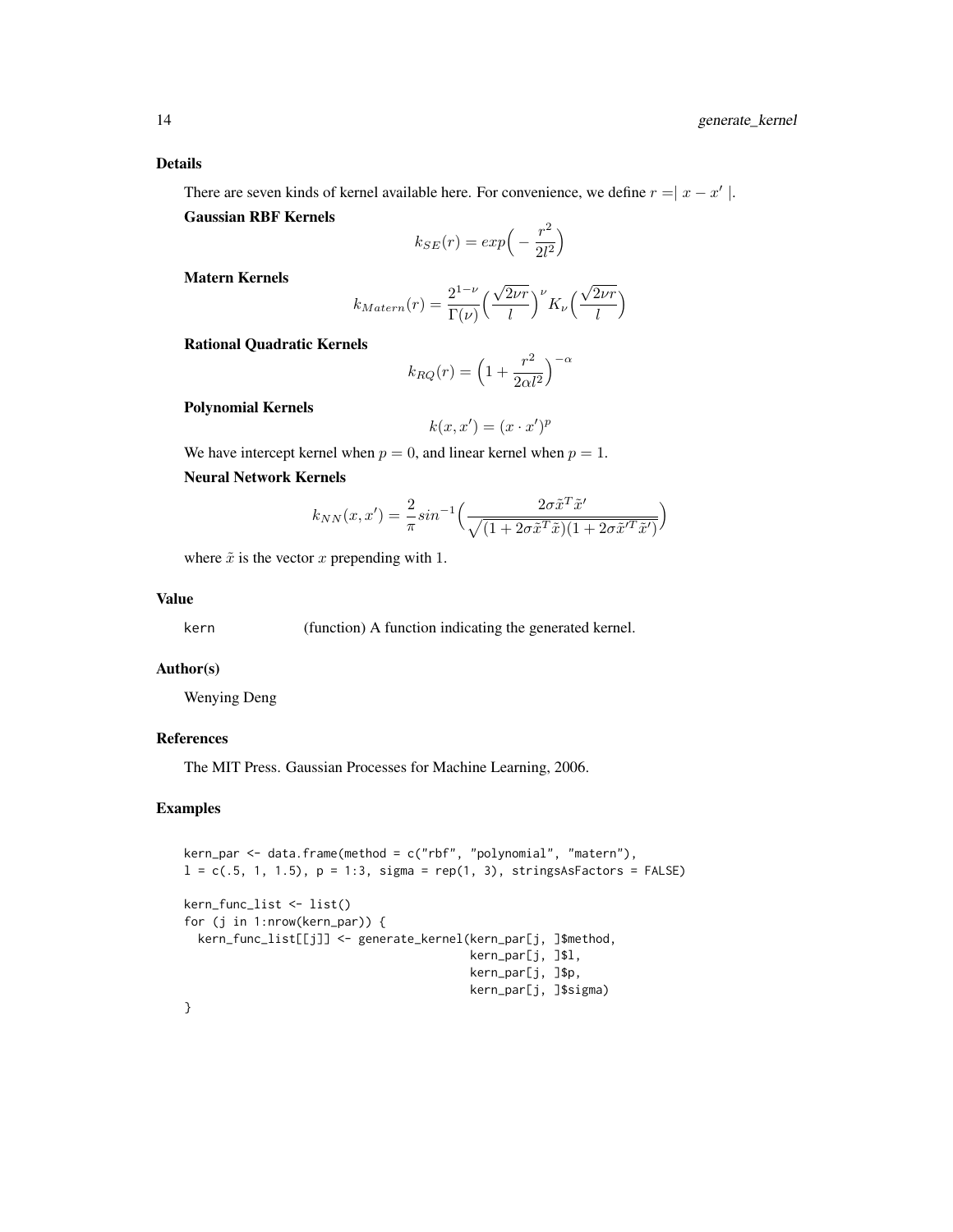<span id="page-14-0"></span>kernel\_intercept *Generating A Single Matrix-wise Function Using Intercept*

#### Description

Generate matrix-wise functions for two matrices using intercept kernel.

### Usage

```
kernel_intercept(l, p, sigma)
```
### Arguments

|       | (numeric) A numeric number indicating the hyperparameter (flexibility) of a<br>specific kernel.      |
|-------|------------------------------------------------------------------------------------------------------|
| p     | (integer) For polynomial, p is the power; for matern, $v = p + 1/2$ ; for rational,<br>alpha $= p$ . |
| sigma | (numeric) The covariance coefficient for neural network kernel.                                      |

### Details

#### Polynomial Kernels

$$
k(x, x') = (x \cdot x')^p
$$

We have intercept kernel when  $p = 0$ , and linear kernel when  $p = 1$ .

### Value

matrix\_wise (function) A function calculating the relevance of two matrices.

### Author(s)

Wenying Deng

### References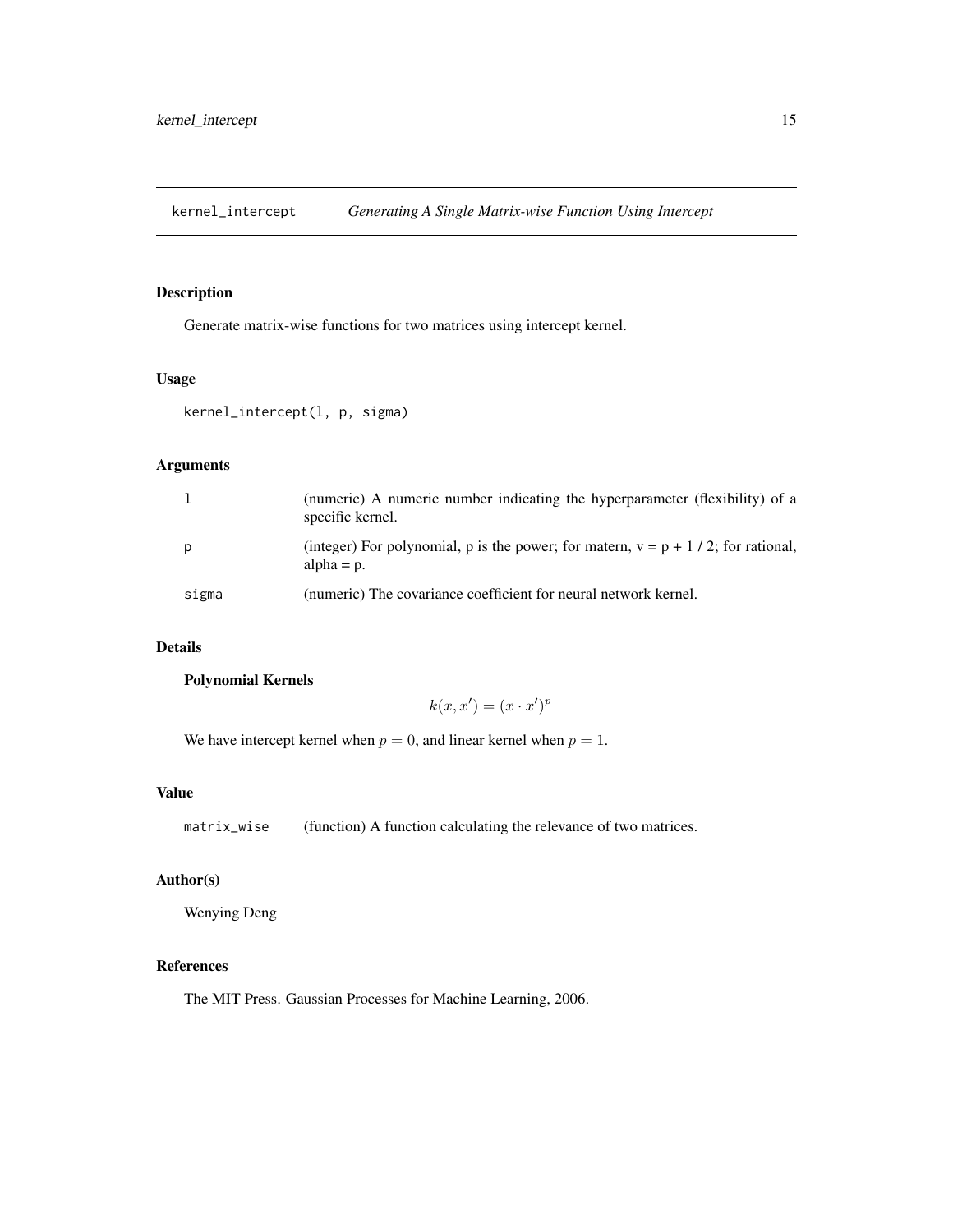<span id="page-15-0"></span>

Generate matrix-wise functions for two matrices using linear kernel.

### Usage

kernel\_linear(l, p, sigma)

### Arguments

|       | (numeric) A numeric number indicating the hyperparameter (flexibility) of a<br>specific kernel.      |
|-------|------------------------------------------------------------------------------------------------------|
| p     | (integer) For polynomial, p is the power; for matern, $v = p + 1/2$ ; for rational,<br>alpha $= p$ . |
| sigma | (numeric) The covariance coefficient for neural network kernel.                                      |

### Details

### Polynomial Kernels

$$
k(x, x') = (x \cdot x')^p
$$

We have intercept kernel when  $p = 0$ , and linear kernel when  $p = 1$ .

### Value

matrix\_wise (function) A function calculating the relevance of two matrices.

### Author(s)

Wenying Deng

### References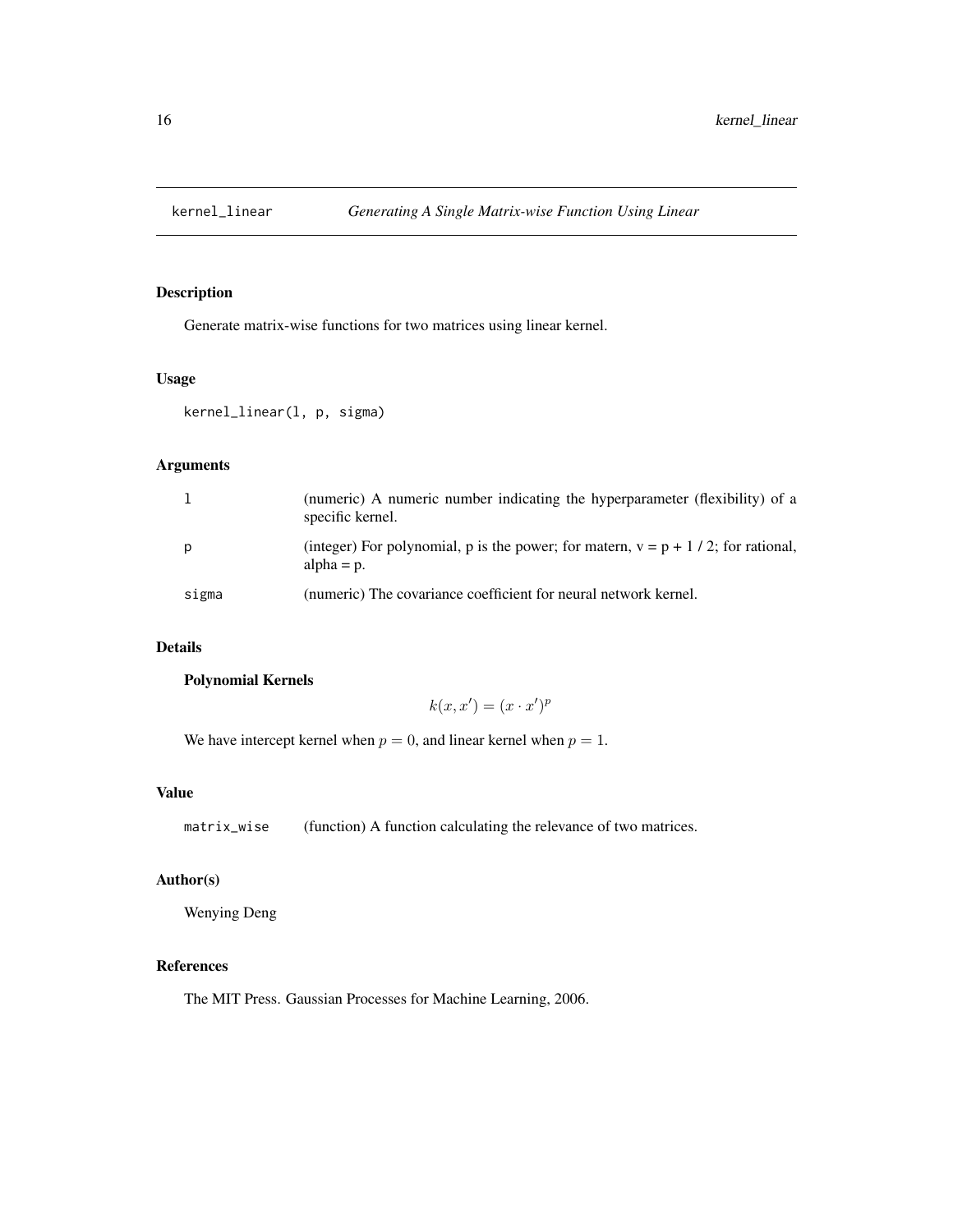<span id="page-16-0"></span>

Generate matrix-wise functions for two matrices using matern kernel.

### Usage

```
kernel_matern(l, p, sigma)
```
### Arguments

|       | (numeric) A numeric number indicating the hyperparameter (flexibility) of a<br>specific kernel.      |
|-------|------------------------------------------------------------------------------------------------------|
| p     | (integer) For polynomial, p is the power; for matern, $v = p + 1/2$ ; for rational,<br>alpha $= p$ . |
| sigma | (numeric) The covariance coefficient for neural network kernel.                                      |

### Details

Matern Kernels

$$
k_{Matern}(r) = \frac{2^{1-\nu}}{\Gamma(\nu)} \left(\frac{\sqrt{2\nu r}}{l}\right)^{\nu} K_{\nu} \left(\frac{\sqrt{2\nu r}}{l}\right)
$$

#### Value

matrix\_wise (function) A function calculating the relevance of two matrices.

#### Author(s)

Wenying Deng

### References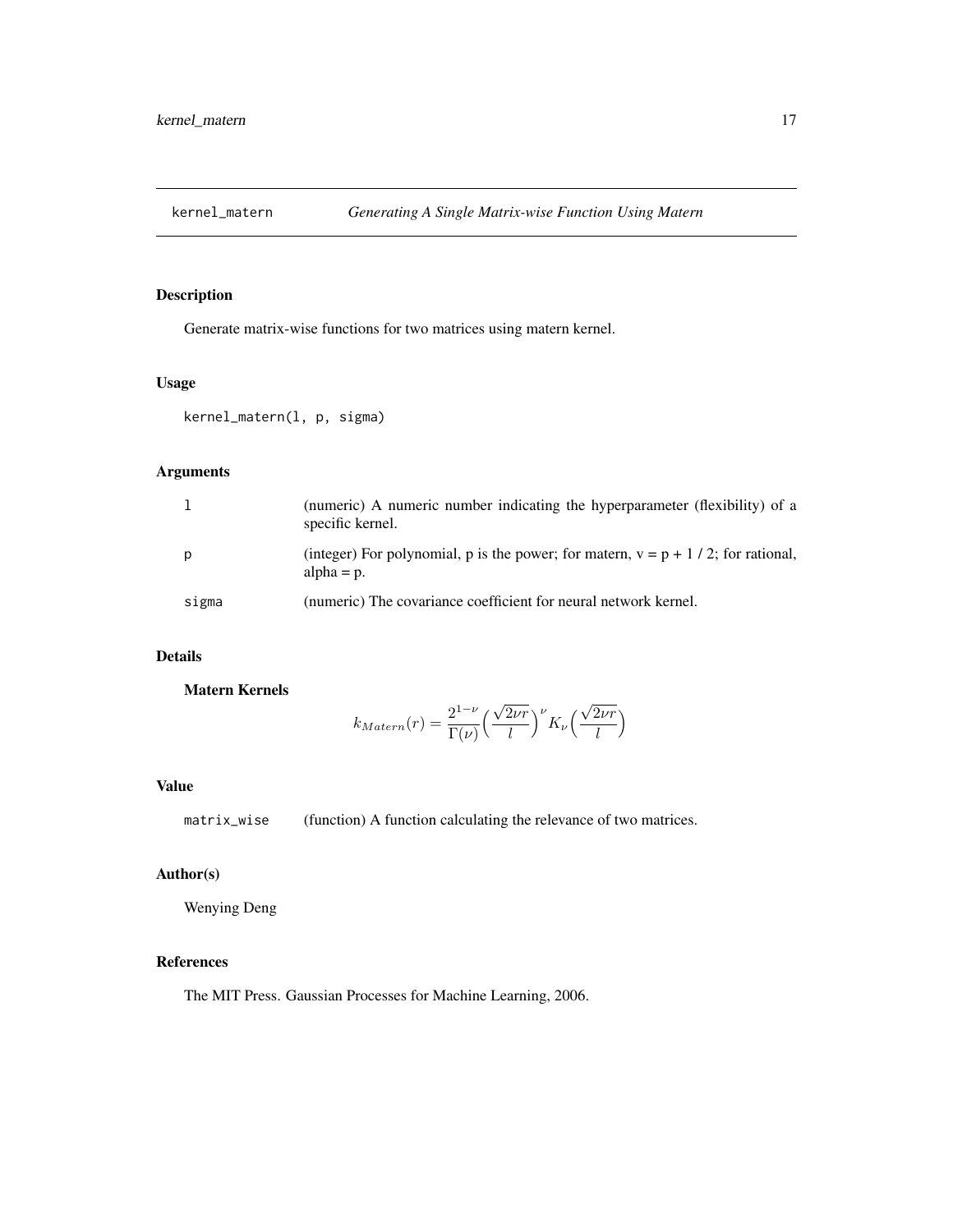<span id="page-17-0"></span>

Generate matrix-wise functions for two matrices using neural network kernel.

### Usage

kernel\_nn(l, p, sigma)

### Arguments

|       | (numeric) A numeric number indicating the hyperparameter (flexibility) of a<br>specific kernel.      |
|-------|------------------------------------------------------------------------------------------------------|
| p     | (integer) For polynomial, p is the power; for matern, $v = p + 1/2$ ; for rational,<br>$alpha = p$ . |
| sigma | (numeric) The covariance coefficient for neural network kernel.                                      |

### Details

Neural Network Kernels

$$
k_{NN}(x, x') = \frac{2}{\pi} \sin^{-1} \left( \frac{2\tilde{x}^T \tilde{x}'}{\sqrt{(1 + 2\tilde{x}^T \tilde{x})(1 + 2\tilde{x}'^T \tilde{x}')}} \right)
$$

### Value

matrix\_wise (function) A function calculating the relevance of two matrices.

### Author(s)

Wenying Deng

### References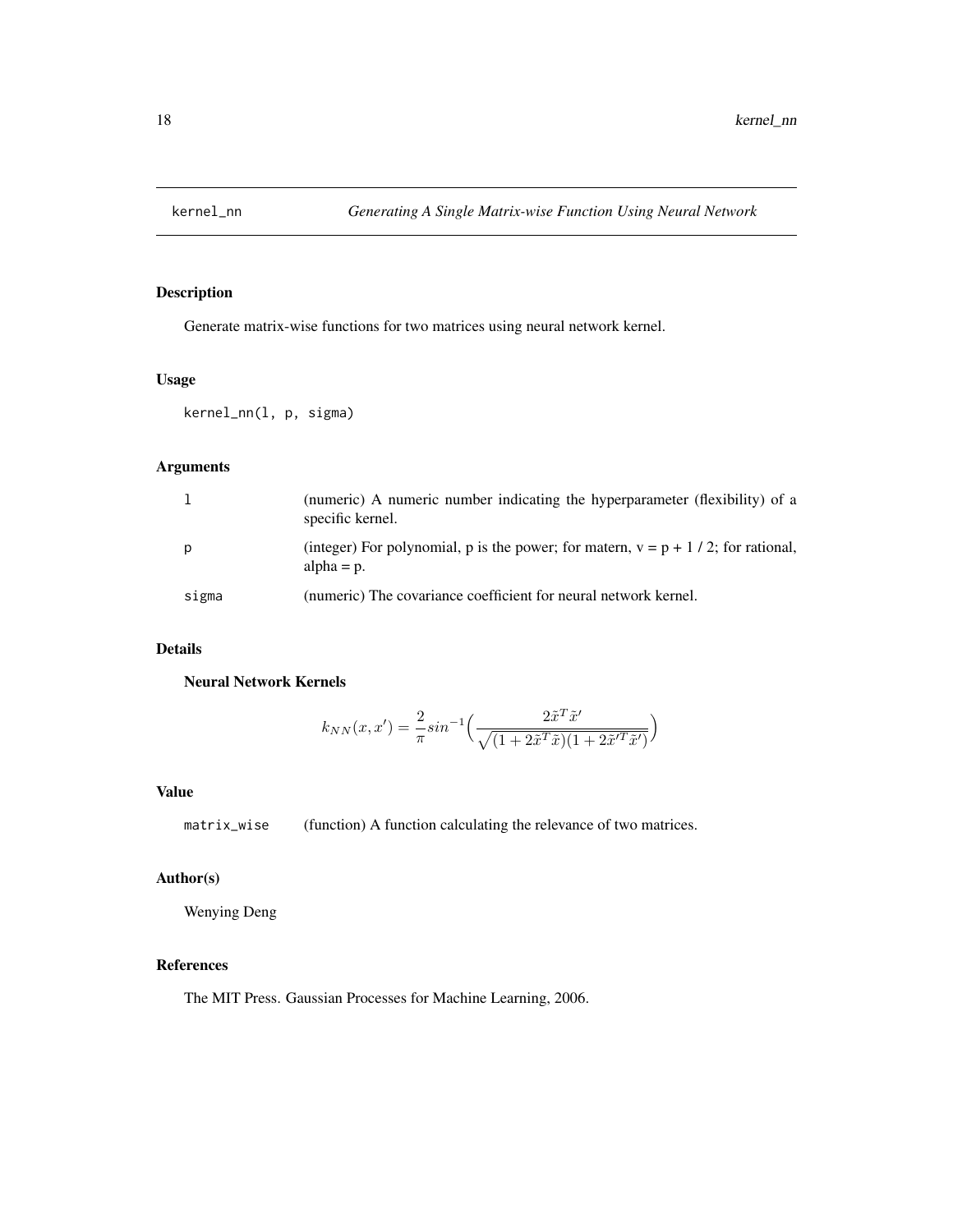<span id="page-18-0"></span>kernel\_polynomial *Generating A Single Matrix-wise Function Using Polynomial*

#### Description

Generate matrix-wise functions for two matrices using polynomial kernel.

### Usage

```
kernel_polynomial(l, p, sigma)
```
### Arguments

|       | (numeric) A numeric number indicating the hyperparameter (flexibility) of a<br>specific kernel.      |
|-------|------------------------------------------------------------------------------------------------------|
| p     | (integer) For polynomial, p is the power; for matern, $v = p + 1/2$ ; for rational,<br>alpha $= p$ . |
| sigma | (numeric) The covariance coefficient for neural network kernel.                                      |

### Details

#### Polynomial Kernels

$$
k(x, x') = (x \cdot x')^p
$$

We have intercept kernel when  $p = 0$ , and linear kernel when  $p = 1$ .

### Value

matrix\_wise (function) A function calculating the relevance of two matrices.

### Author(s)

Wenying Deng

### References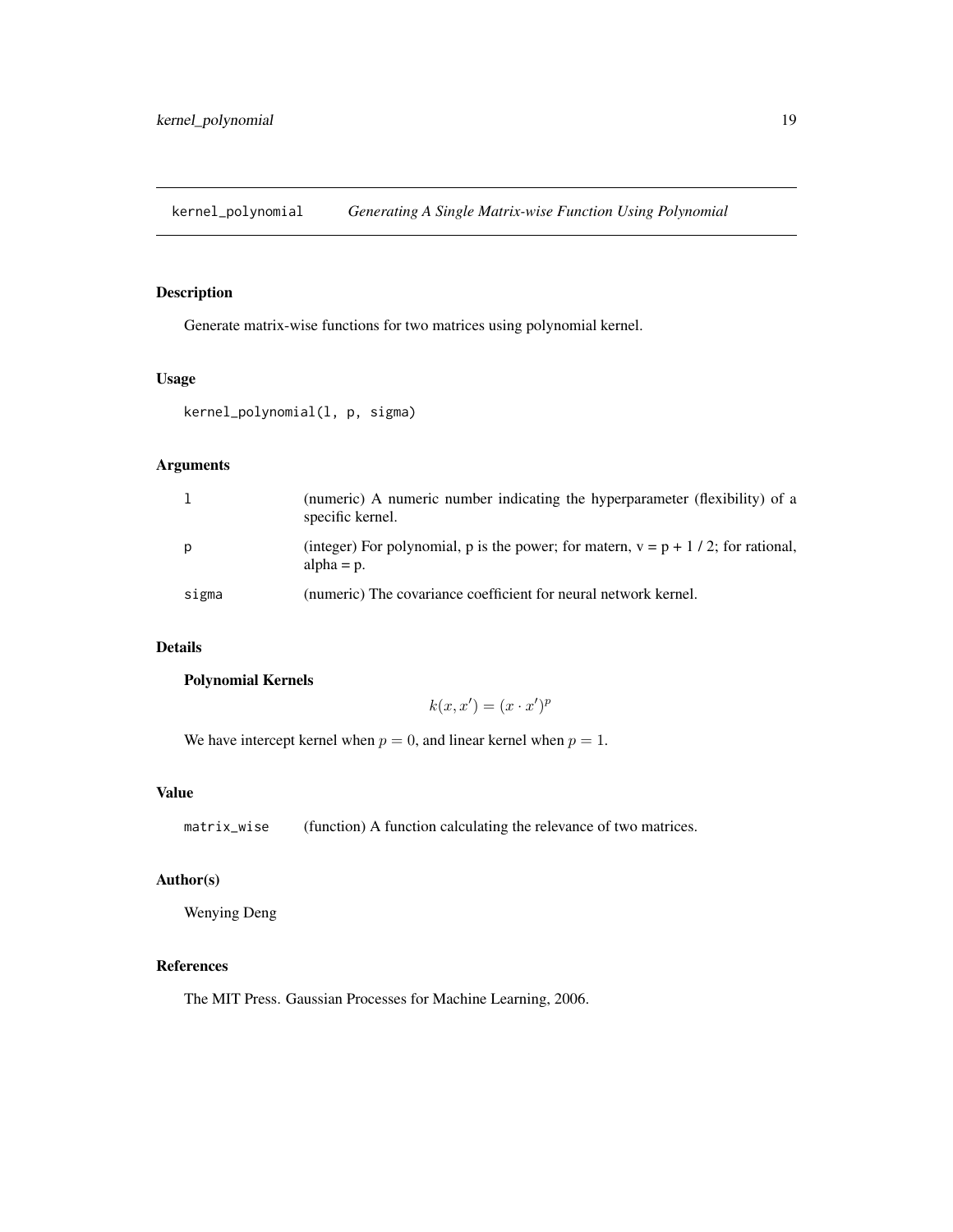<span id="page-19-0"></span>

Generate matrix-wise functions for two matrices using rational kernel.

### Usage

```
kernel_rational(l, p, sigma)
```
### Arguments

|       | (numeric) A numeric number indicating the hyperparameter (flexibility) of a<br>specific kernel.      |
|-------|------------------------------------------------------------------------------------------------------|
| p     | (integer) For polynomial, p is the power; for matern, $v = p + 1/2$ ; for rational,<br>alpha $= p$ . |
| sigma | (numeric) The covariance coefficient for neural network kernel.                                      |

### Details

Rational Quadratic Kernels

$$
k_{RQ}(r)=\Big(1+\frac{r^2}{2\alpha l^2}\Big)^{-\alpha}
$$

#### Value

matrix\_wise (function) A function calculating the relevance of two matrices.

### Author(s)

Wenying Deng

### References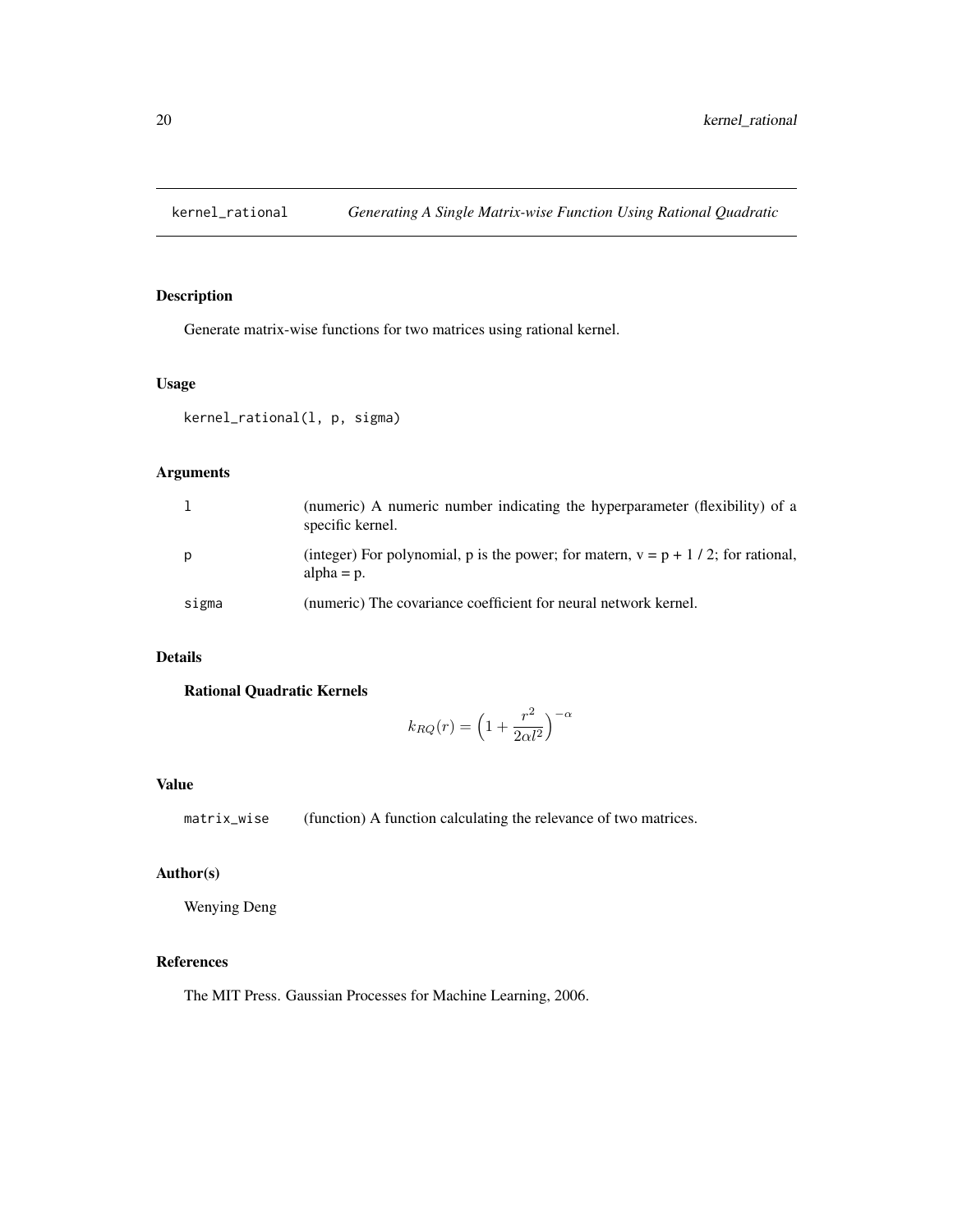<span id="page-20-0"></span>

Generate matrix-wise functions for two matrices using rbf kernel.

### Usage

kernel\_rbf(l, p, sigma)

### Arguments

|       | (numeric) A numeric number indicating the hyperparameter (flexibility) of a<br>specific kernel.      |
|-------|------------------------------------------------------------------------------------------------------|
|       | (integer) For polynomial, p is the power; for matern, $v = p + 1/2$ ; for rational,<br>alpha $= p$ . |
| sigma | (numeric) The covariance coefficient for neural network kernel.                                      |

### Details

Gaussian RBF Kernels

$$
k_{SE}(r) = exp\left(-\frac{r^2}{2l^2}\right)
$$

#### Value

matrix\_wise (function) A function calculating the relevance of two matrices.

### Author(s)

Wenying Deng

### References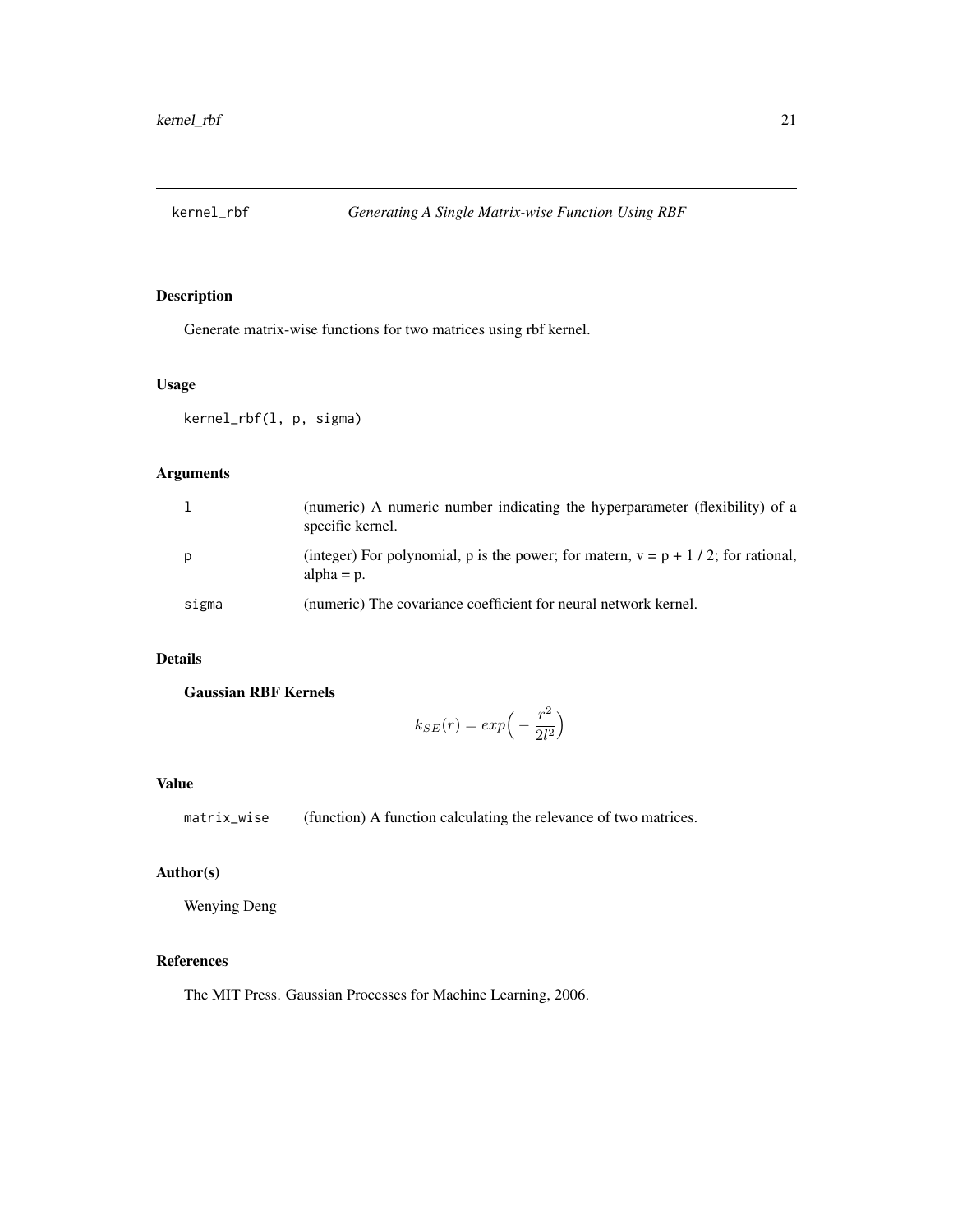<span id="page-21-0"></span>parse\_cvek\_formula *Parsing User-supplied Formula*

#### Description

Parsing user-supplied formula to fixed-effect and kernel matrices.

### Usage

```
parse_cvek_formula(
  formula,
 kern_func_list,
  data,
  data_new = NULL,
  verbose = FALSE
)
```
### Arguments

| formula  | (formula) A user-supplied formula.                                                                                                                                                                                    |
|----------|-----------------------------------------------------------------------------------------------------------------------------------------------------------------------------------------------------------------------|
|          | kern_func_list (list) A list of kernel functions in the kernel library                                                                                                                                                |
| data     | (data.frame, n <sup>*</sup> d) A data.frame, list or environment (or object coercible by as.data.frame<br>to a data.frame), containing the variables in formula. Neither a matrix nor an ar-<br>ray will be accepted. |
| data_new | (data.frame, n_new*d) New data for computing predictions.                                                                                                                                                             |
| verbose  | (logical) Whether to print additional messages.                                                                                                                                                                       |

### Details

The formula object is exactly like the formula for a GLM except that user can use k() to specify kernel terms. Additionally, user can specify interaction between kernel terms (using either '\*' and ':'), and exclude interaction term by including -1 on the RHS of formula.

#### Value

A list of three slots:

|    | $(matrix, n*1)$ The vector of response variable.                                                                                                                                                                           |
|----|----------------------------------------------------------------------------------------------------------------------------------------------------------------------------------------------------------------------------|
| X. | (matrix, $n * d$ fix) The fixed effect matrix.                                                                                                                                                                             |
| К  | (list of matrices) A nested list of kernel term matrices. The first level corre-<br>sponds to each base kernel function in kern func list, the second level corre-<br>sponds to each kernel term specified in the formula. |

### Author(s)

Jeremiah Zhe Liu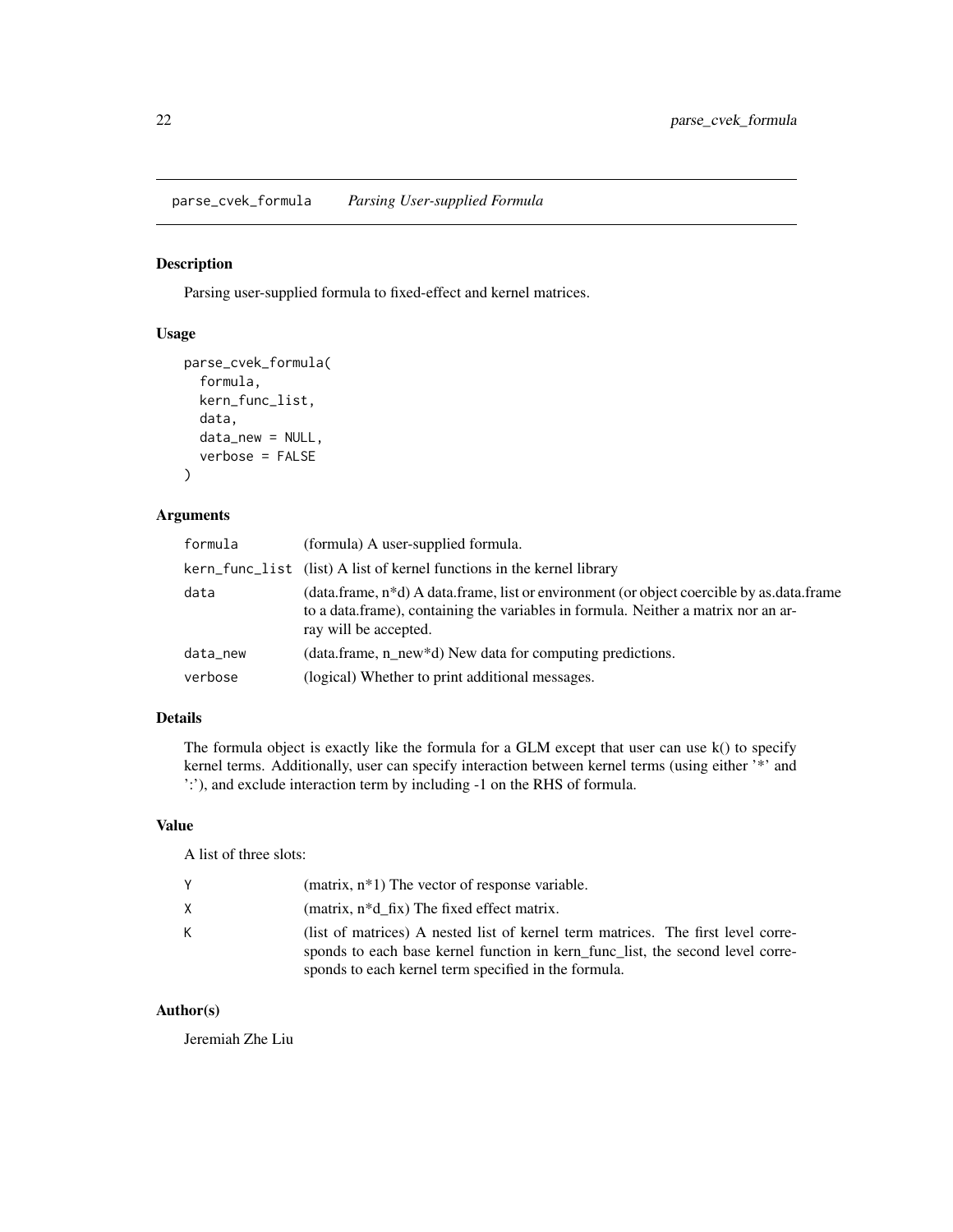<span id="page-22-0"></span>

Predicting new response based on given design matrix and the estimation result.

### Usage

```
## S3 method for class 'cvek'
predict(object, newdata, ...)
```
#### Arguments

| object                  | (list) Estimation results returned by cvek() procedure.                                              |
|-------------------------|------------------------------------------------------------------------------------------------------|
| newdata                 | (dataframe) The new set of predictors, whose name is the same as those of for-<br>mula in $cvek()$ . |
| $\cdot$ $\cdot$ $\cdot$ | Further arguments passed to or from other methods.                                                   |

### Details

After we obtain the estimation result, we can predict new response.

#### Value

y\_pred (matrix, n\*1) Predicted new response.

#### Author(s)

Wenying Deng

### Examples

```
kern\_par \leftarrow data.frame(method = rep("rbf", 3),
l = rep(3, 3), p = rep(2, 3),stringsAsFactors = FALSE)
# define kernel library
kern_func_list <- define_library(kern_par)
n < -10d \le -4formula <- y \sim x1 + x2 + k(x3, x4)set.seed(1118)
data <- as.data.frame(matrix(
```

```
rnorm(n * d),
ncol = d,
dimnames = list(NULL, paste0("x", 1:d))
```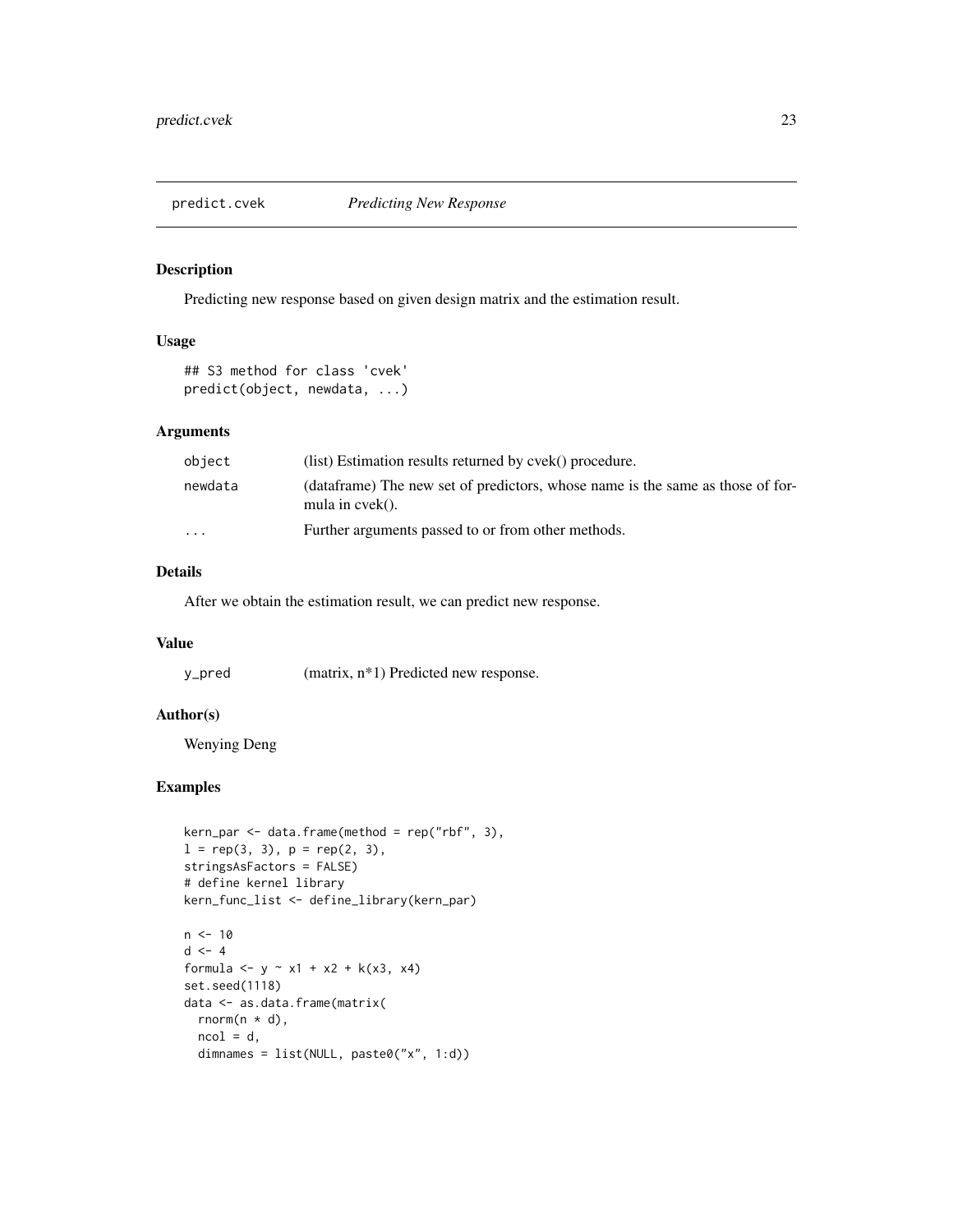```
))
beta_true <- c(1, .41, 2.37)
lnr_kern_func <- generate_kernel(method = "rbf", l = 3)
kern_effect_lnr <-
  parse_kernel_variable("k(x3, x4)", lnr_kern_func, data)
alpha_lnr_true <- rnorm(n)
data$y <- as.matrix(cbind(1, data[, c("x1", "x2")])) %*% beta_true +
  kern_effect_lnr %*% alpha_lnr_true
data_train <- data[1:6, ]
data_test <- data[7:10, ]
result <- cvek(formula,
               kern_func_list,
               data_train,
               mode = "loocv",
               strategy = "stack",
               beta\_exp = 1,
               lambda = exp(seq(-2, 2)),test = "asymp",
               alt_kernel_type = "linear",
               verbose = FALSE)
predict(result, data_test)
```
test\_asymp *Conducting Score Tests for Interaction Using Asymptotic Test*

#### Description

Conduct score tests comparing a fitted model and a more general alternative model using asymptotic test.

#### Usage

```
test_asymp(Y, X, y_fixed, alpha0, K_ens, K_int, sigma2_hat, tau_hat, B)
```
#### Arguments

| Y        | (matrix, $n*1$ ) The vector of response variable.                                        |
|----------|------------------------------------------------------------------------------------------|
| X        | (matrix, n*d_fix) The fixed effect matrix.                                               |
| y_fixed  | (vector of length n) Estimated fixed effect of the response.                             |
| alpha0   | (vector of length n) Kernel effect estimator of the estimated ensemble kernel<br>matrix. |
| K_ens    | (matrix, n <sup>*</sup> n) Estimated ensemble kernel matrix.                             |
| $K_$ int | (matrix, $n * n$ ) The kernel matrix to be tested.                                       |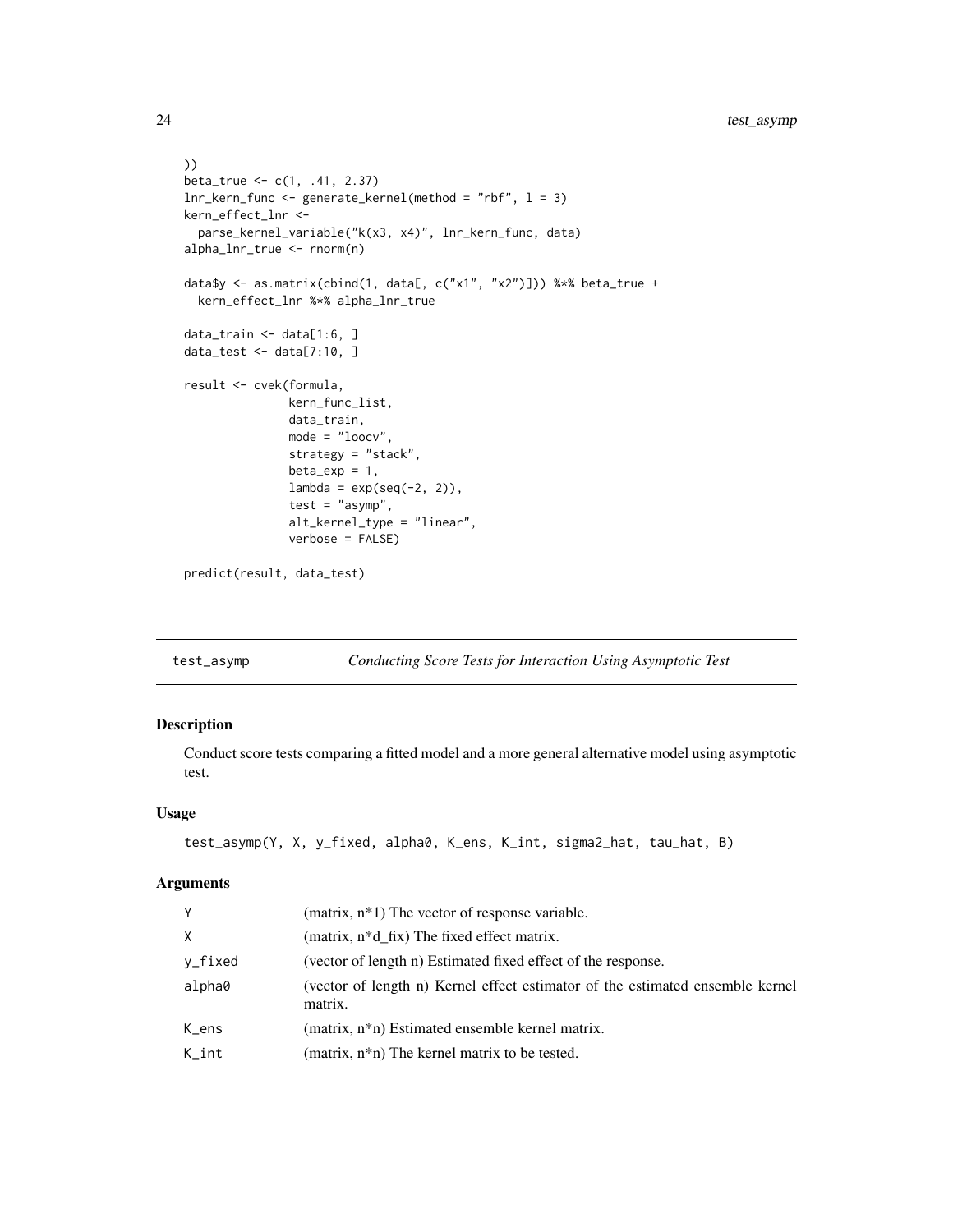#### <span id="page-24-0"></span>test\_boot 25

| sigma2_hat | (numeric) The estimated noise of the fixed effect.                             |
|------------|--------------------------------------------------------------------------------|
| tau hat    | (numeric) The estimated noise of the kernel effect.                            |
|            | (integer) A numeric value indicating times of resampling when test $=$ "boot". |

#### Details

### Asymptotic Test

This is based on the classical variance component test to construct a testing procedure for the hypothesis about Gaussian process function.

### Value

pvalue (numeric) p-value of the test.

#### Author(s)

Wenying Deng

### References

Xihong Lin. Variance component testing in generalised linear models with random effects. June 1997.

Arnab Maity and Xihong Lin. Powerful tests for detecting a gene effect in the presence of possible gene-gene interactions using garrote kernel machines. December 2011.

Petra Bu z kova, Thomas Lumley, and Kenneth Rice. Permutation and parametric bootstrap tests for gene-gene and gene-environment interactions. January 2011.

### See Also

method: [generate\\_kernel](#page-12-1) mode: [tuning](#page-26-1) strategy: [ensemble](#page-5-1)

test\_boot *Conducting Score Tests for Interaction Using Bootstrap Test*

#### Description

Conduct score tests comparing a fitted model and a more general alternative model using bootstrap test.

#### Usage

```
test_boot(Y, X, y_fixed, alpha0, K_ens, K_int, sigma2_hat, tau_hat, B)
```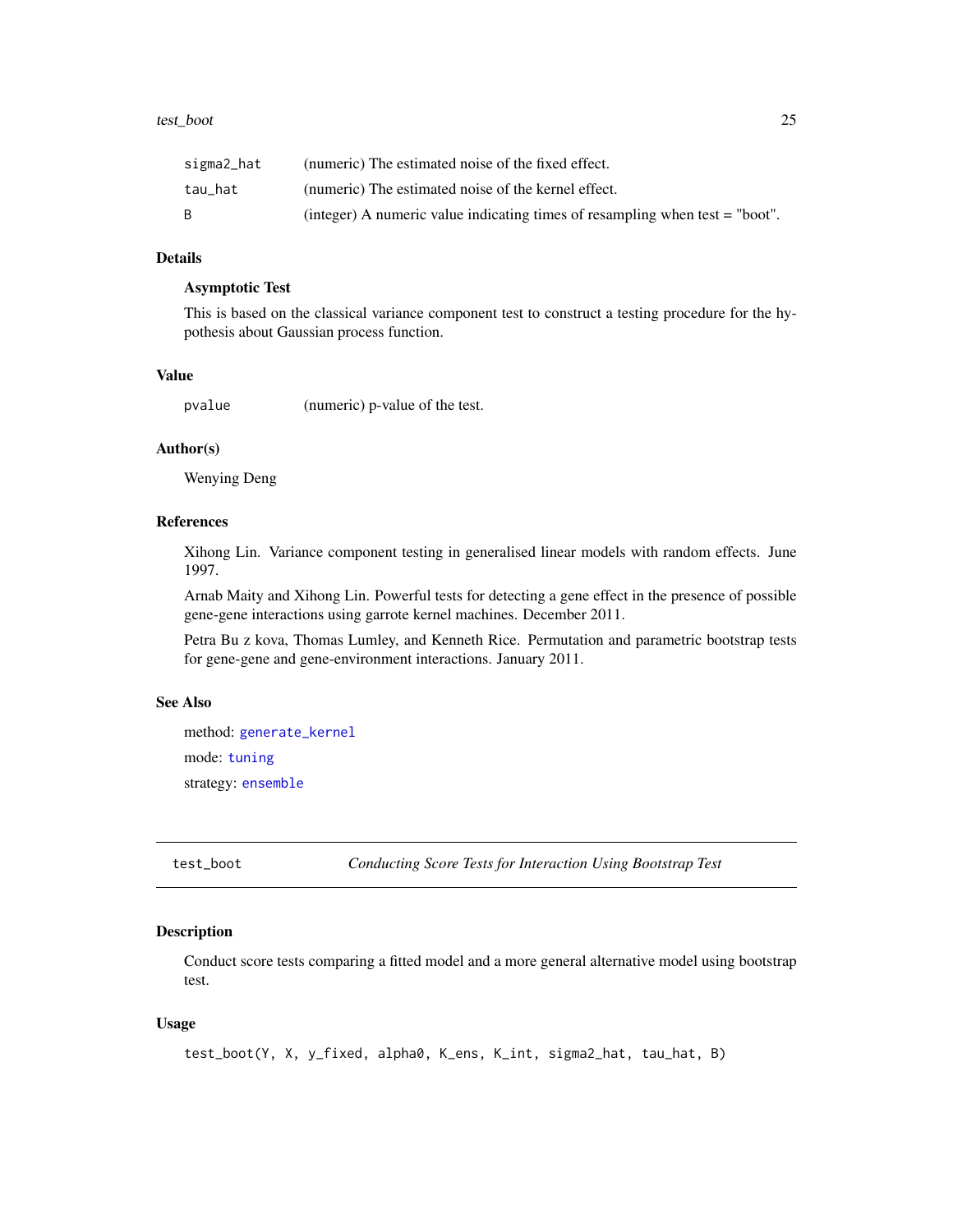#### Arguments

| Y          | (matrix, $n*1$ ) The vector of response variable.                                        |
|------------|------------------------------------------------------------------------------------------|
| X          | (matrix, n*d_fix) The fixed effect matrix.                                               |
| y_fixed    | (vector of length n) Estimated fixed effect of the response.                             |
| alpha0     | (vector of length n) Kernel effect estimator of the estimated ensemble kernel<br>matrix. |
| K_ens      | (matrix, n <sup>*</sup> n) Estimated ensemble kernel matrix.                             |
| $K_$ int   | (matrix, $n * n$ ) The kernel matrix to be tested.                                       |
| sigma2_hat | (numeric) The estimated noise of the fixed effect.                                       |
| tau_hat    | (numeric) The estimated noise of the kernel effect.                                      |
| B          | (integer) A numeric value indicating times of resampling when test = "boot".             |

### Details

#### Bootstrap Test

When it comes to small sample size, we can use bootstrap test instead, which can give valid tests with moderate sample sizes and requires similar computational effort to a permutation test.

#### Value

pvalue (numeric) p-value of the test.

### Author(s)

Wenying Deng

#### References

Xihong Lin. Variance component testing in generalised linear models with random effects. June 1997.

Arnab Maity and Xihong Lin. Powerful tests for detecting a gene effect in the presence of possible gene-gene interactions using garrote kernel machines. December 2011.

Petra Bu z kova, Thomas Lumley, and Kenneth Rice. Permutation and parametric bootstrap tests for gene-gene and gene-environment interactions. January 2011.

### See Also

method: [generate\\_kernel](#page-12-1) mode: [tuning](#page-26-1) strategy: [ensemble](#page-5-1)

<span id="page-25-0"></span>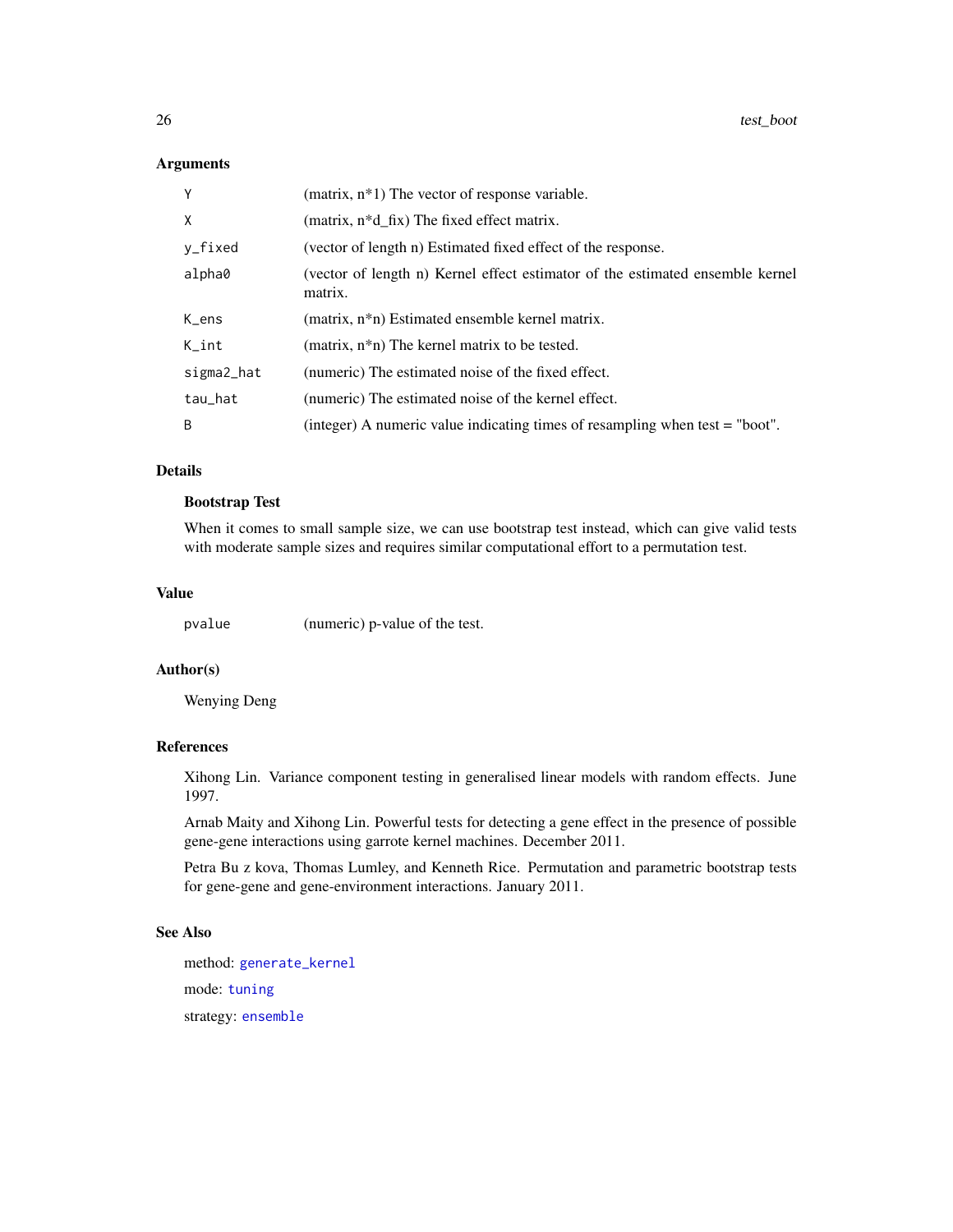<span id="page-26-1"></span><span id="page-26-0"></span>

Calculate tuning parameters based on given criteria.

### Usage

tuning(Y, X, K\_mat, mode, lambda)

### Arguments

| Y        | (matrix, $n*1$ ) The vector of response variable.                                                                                                                     |
|----------|-----------------------------------------------------------------------------------------------------------------------------------------------------------------------|
| $\times$ | (matrix, n <sup>*</sup> d fix) The fixed effect matrix.                                                                                                               |
| K_mat    | (list of matrices) A nested list of kernel term matrices, corresponding to each<br>kernel term specified in the formula for a base kernel function in kern func list. |
| mode     | (character) A character string indicating which tuning parameter criteria is to be<br>used.                                                                           |
| lambda   | (numeric) A numeric string specifying the range of tuning parameter to be cho-<br>sen. The lower limit of lambda must be above 0.                                     |

### Details

There are seven tuning parameter selections here:

### leave-one-out Cross Validation

$$
\lambda_{n-CV} = argmin_{\lambda \in \Lambda} \left\{ log \ y^{\star T} [I - diag(A_{\lambda}) - \frac{1}{n} I]^{-1} (I - A_{\lambda})^2 [I - diag(A_{\lambda}) - \frac{1}{n} I]^{-1} y^{\star} \right\}
$$

### Akaike Information Criteria

$$
\lambda_{AIC} = argmin_{\lambda \in \Lambda} \left\{ \log y^{\star T} (I - A_{\lambda})^2 y^{\star} + \frac{2[tr(A_{\lambda}) + 2]}{n} \right\}
$$

Akaike Information Criteria (small-sample variant)

$$
\lambda_{AICc} = argmin_{\lambda \in \Lambda} \left\{ \log y^{\star T} (I - A_{\lambda})^2 y^{\star} + \frac{2[tr(A_{\lambda}) + 2]}{n - tr(A_{\lambda}) - 3} \right\}
$$

Bayesian Information Criteria

$$
\lambda_{BIC} = argmin_{\lambda \in \Lambda} \left\{ \log y^{\star T} (I - A_{\lambda})^2 y^{\star} + \frac{\log(n)[tr(A_{\lambda}) + 2]}{n} \right\}
$$

Generalized Cross Validation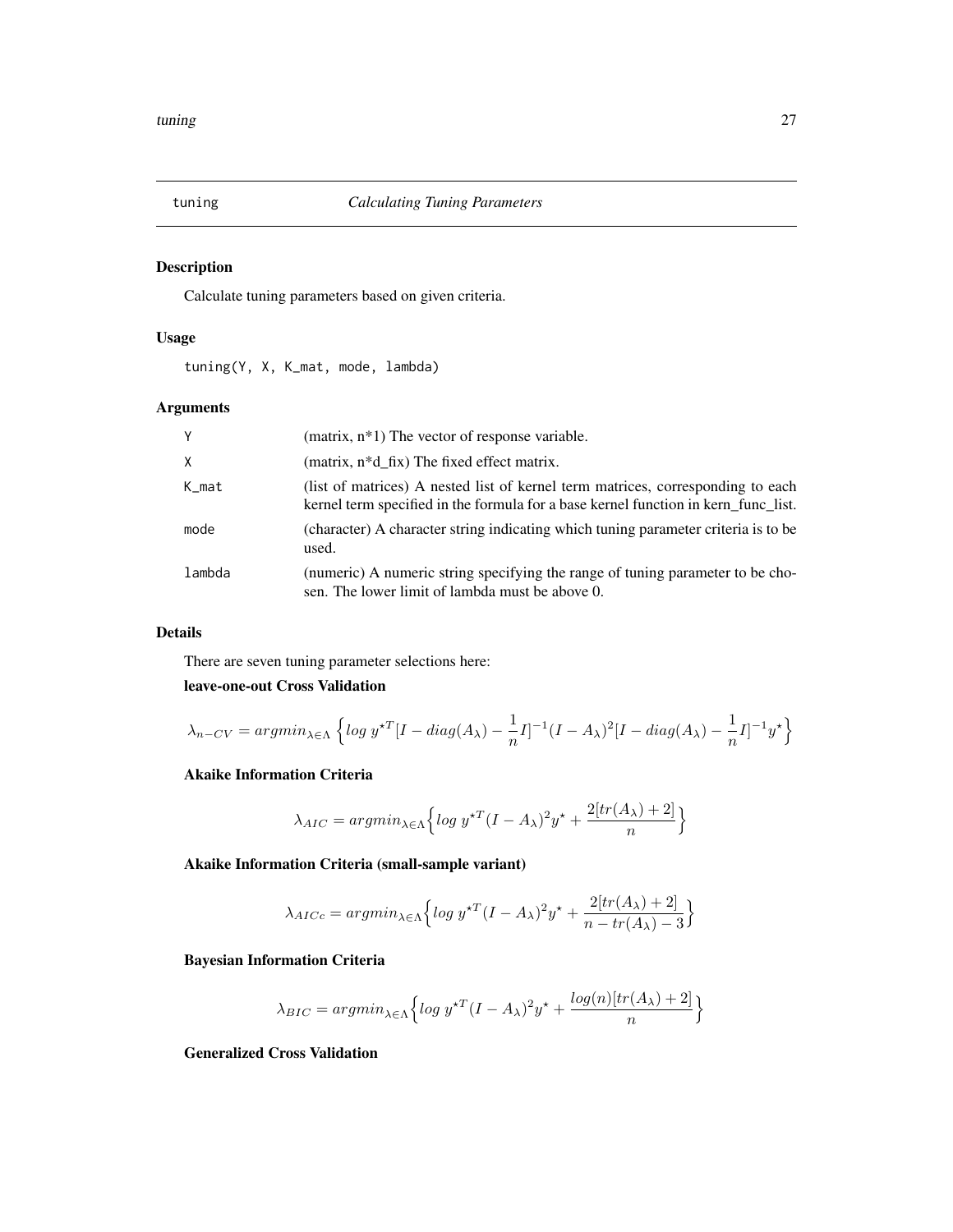<span id="page-27-0"></span>
$$
\lambda_{GCV} = argmin_{\lambda \in \Lambda} \left\{ \log y^{\star T} (I - A_{\lambda})^2 y^{\star} - 2\log[1 - \frac{tr(A_{\lambda})}{n} - \frac{1}{n}]_{+} \right\}
$$

Generalized Cross Validation (small-sample variant)

$$
\lambda_{GCVc} = argmin_{\lambda \in \Lambda} \left\{ \log y^{\star T} (I - A_{\lambda})^2 y^{\star} - 2\log[1 - \frac{tr(A_{\lambda})}{n} - \frac{2}{n}]_{+} \right\}
$$

#### Generalized Maximum Profile Marginal Likelihood

$$
\lambda_{GMPML} = argmin_{\lambda \in \Lambda} \left\{ \log y^{\star T} (I - A_{\lambda}) y^{\star} - \frac{1}{n-1} \log |I - A_{\lambda}| \right\}
$$

#### Value

lambda0 (numeric) The selected tuning parameter.

#### Author(s)

Wenying Deng

### References

Philip S. Boonstra, Bhramar Mukherjee, and Jeremy M. G. Taylor. A Small-Sample Choice of the Tuning Parameter in Ridge Regression. July 2015.

Trevor Hastie, Robert Tibshirani, and Jerome Friedman. The Elements of Statistical Learning: Data Mining, Inference, and Prediction, Second Edition. Springer Series in Statistics. Springer- Verlag, New York, 2 edition, 2009.

Hirotogu Akaike. Information Theory and an Extension of the Maximum Likelihood Principle. In Selected Papers of Hirotugu Akaike, Springer Series in Statistics, pages 199–213. Springer, New York, NY, 1998.

Clifford M. Hurvich and Chih-Ling Tsai. Regression and time series model selection in small samples. June 1989.

Hurvich Clifford M., Simonoff Jeffrey S., and Tsai Chih-Ling. Smoothing parameter selection in nonparametric regression using an improved Akaike information criterion. January 2002.

tuning\_AIC *Calculating Tuning Parameters Using AIC*

#### Description

Calculate tuning parameters based on AIC.

#### Usage

tuning\_AIC(Y, X, K\_mat, lambda)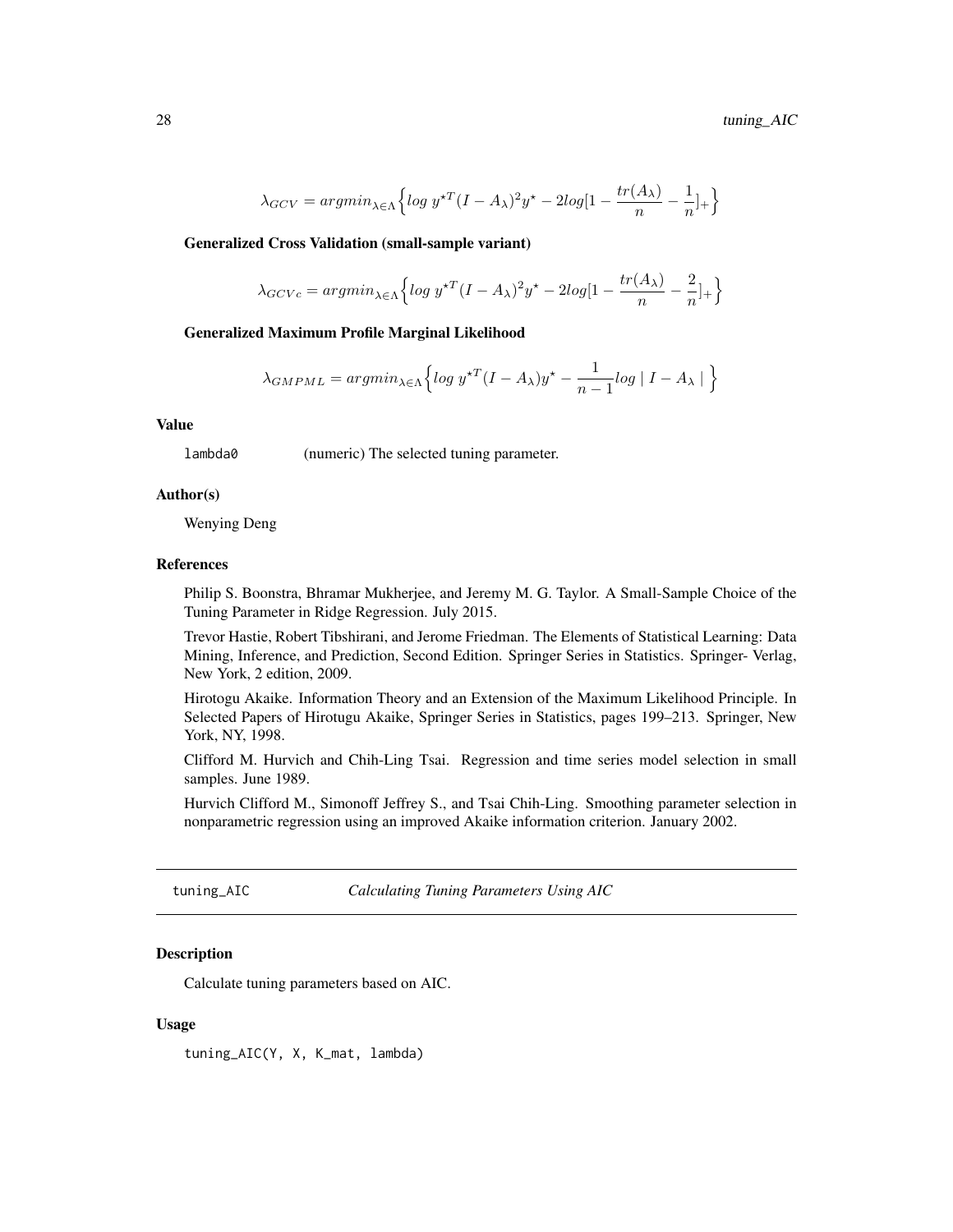### tuning\_AIC 29

#### **Arguments**

| Y      | (matrix, $n*1$ ) The vector of response variable.                                                                                                                     |
|--------|-----------------------------------------------------------------------------------------------------------------------------------------------------------------------|
| X      | (matrix, n*d fix) The fixed effect matrix.                                                                                                                            |
| K_mat  | (list of matrices) A nested list of kernel term matrices, corresponding to each<br>kernel term specified in the formula for a base kernel function in kern func list. |
| lambda | (numeric) A numeric string specifying the range of tuning parameter to be cho-<br>sen. The lower limit of lambda must be above 0.                                     |

### Details

#### Akaike Information Criteria

$$
\lambda_{AIC} = argmin_{\lambda \in \Lambda} \left\{ \log y^{\star T} (I - A_{\lambda})^2 y^{\star} + \frac{2[tr(A_{\lambda}) + 2]}{n} \right\}
$$

### Value

lambda0 (numeric) The estimated tuning parameter.

#### Author(s)

Wenying Deng

#### References

Philip S. Boonstra, Bhramar Mukherjee, and Jeremy M. G. Taylor. A Small-Sample Choice of the Tuning Parameter in Ridge Regression. July 2015.

Trevor Hastie, Robert Tibshirani, and Jerome Friedman. The Elements of Statistical Learning: Data Mining, Inference, and Prediction, Second Edition. Springer Series in Statistics. Springer- Verlag, New York, 2 edition, 2009.

Hirotogu Akaike. Information Theory and an Extension of the Maximum Likelihood Principle. In Selected Papers of Hirotugu Akaike, Springer Series in Statistics, pages 199–213. Springer, New York, NY, 1998.

Clifford M. Hurvich and Chih-Ling Tsai. Regression and time series model selection in small samples. June 1989.

Hurvich Clifford M., Simonoff Jeffrey S., and Tsai Chih-Ling. Smoothing parameter selection in nonparametric regression using an improved Akaike information criterion. January 2002.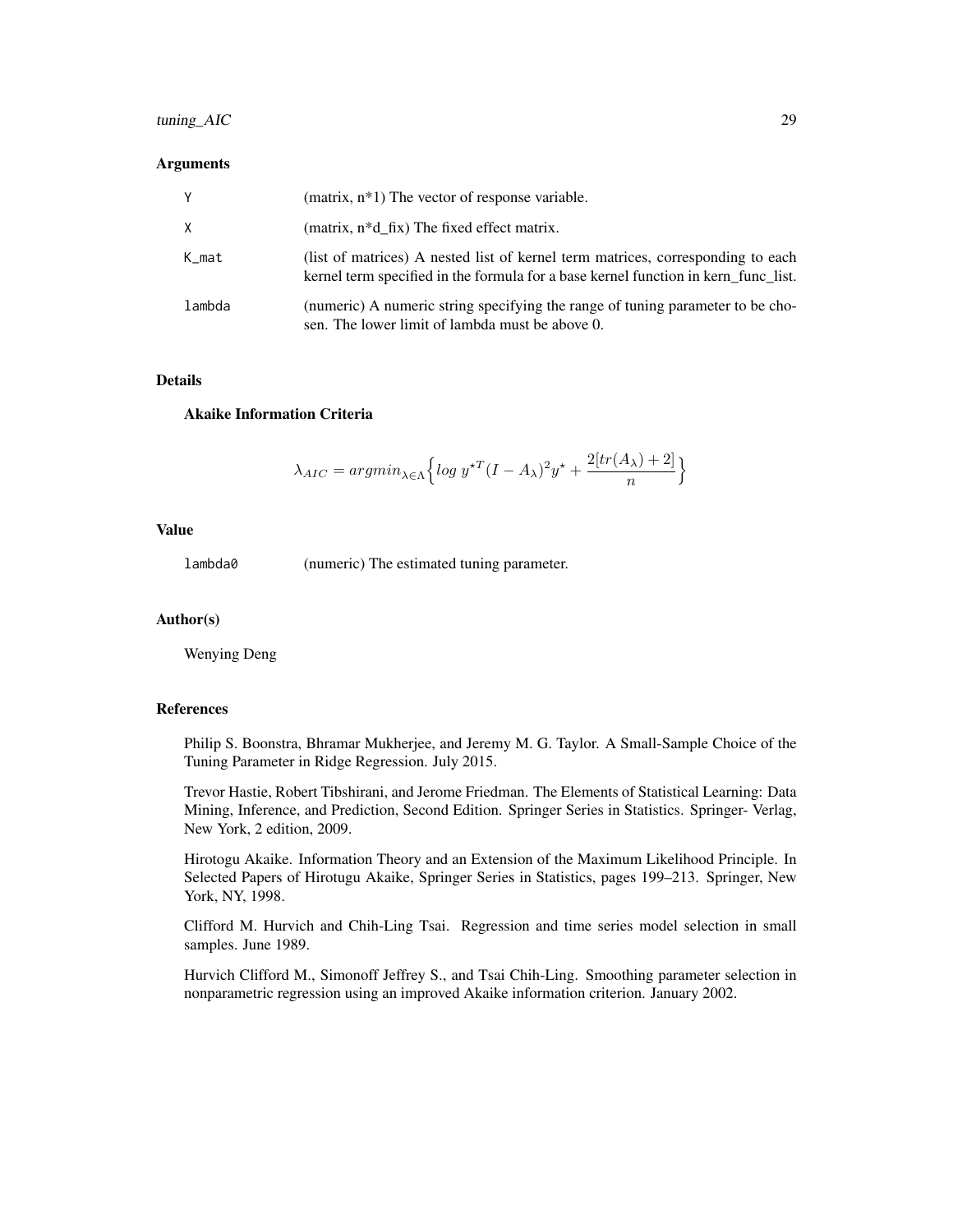<span id="page-29-0"></span>

Calculate tuning parameters based on AICc.

#### Usage

tuning\_AICc(Y, X, K\_mat, lambda)

#### Arguments

| Y      | (matrix, $n*1$ ) The vector of response variable.                                                                                                                     |
|--------|-----------------------------------------------------------------------------------------------------------------------------------------------------------------------|
| X      | (matrix, n*d fix) The fixed effect matrix.                                                                                                                            |
| K_mat  | (list of matrices) A nested list of kernel term matrices, corresponding to each<br>kernel term specified in the formula for a base kernel function in kern func list. |
| lambda | (numeric) A numeric string specifying the range of tuning parameter to be cho-<br>sen. The lower limit of lambda must be above 0.                                     |

#### Details

Akaike Information Criteria (small sample size)

$$
\lambda_{AICc} = argmin_{\lambda \in \Lambda} \left\{ \log y^{\star T} (I - A_{\lambda})^2 y^{\star} + \frac{2[tr(A_{\lambda}) + 2]}{n - tr(A_{\lambda}) - 3} \right\}
$$

#### Value

lambda0 (numeric) The estimated tuning parameter.

#### Author(s)

Wenying Deng

#### References

Philip S. Boonstra, Bhramar Mukherjee, and Jeremy M. G. Taylor. A Small-Sample Choice of the Tuning Parameter in Ridge Regression. July 2015.

Trevor Hastie, Robert Tibshirani, and Jerome Friedman. The Elements of Statistical Learning: Data Mining, Inference, and Prediction, Second Edition. Springer Series in Statistics. Springer- Verlag, New York, 2 edition, 2009.

Hirotogu Akaike. Information Theory and an Extension of the Maximum Likelihood Principle. In Selected Papers of Hirotugu Akaike, Springer Series in Statistics, pages 199–213. Springer, New York, NY, 1998.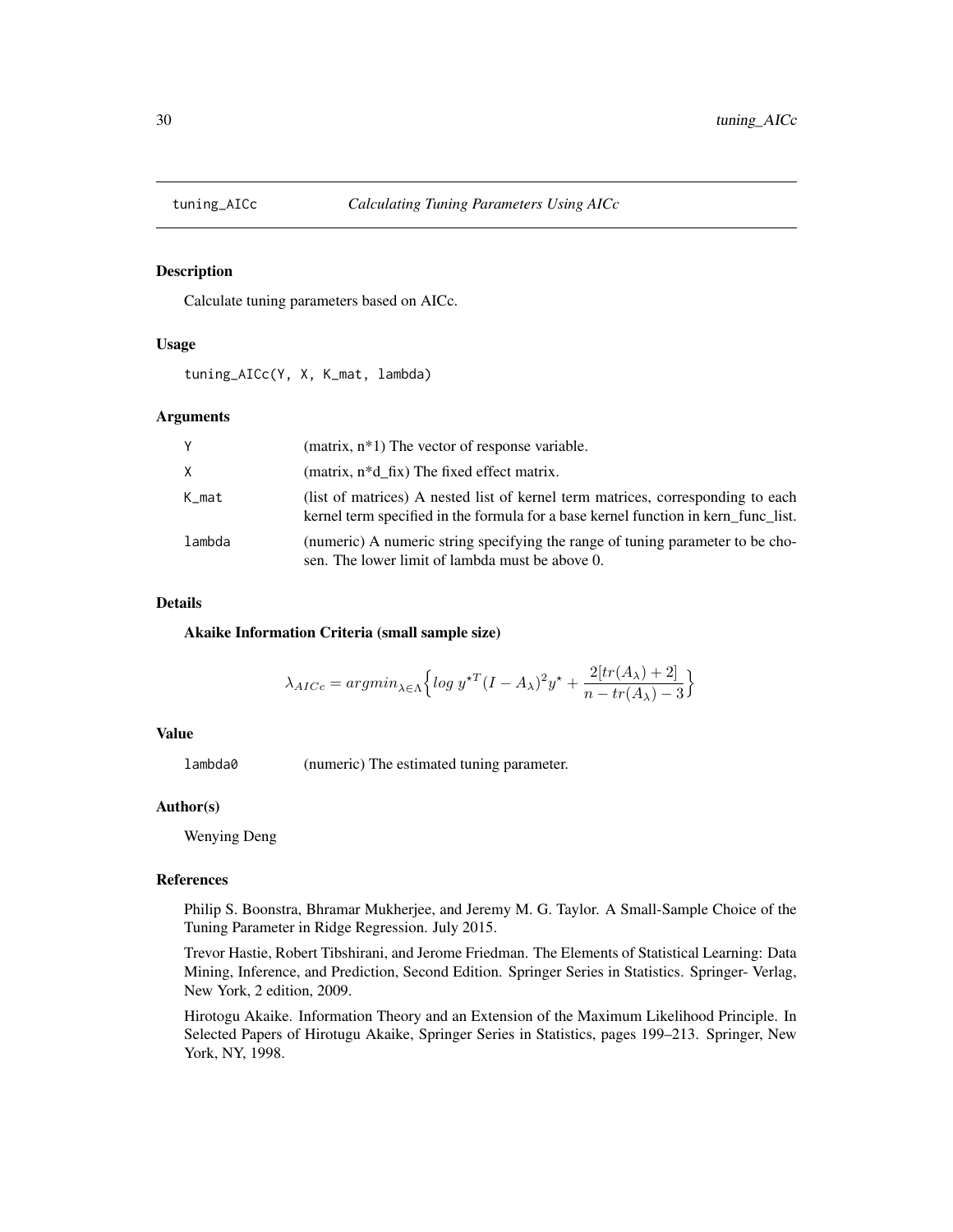### <span id="page-30-0"></span>tuning\_BIC 31

Clifford M. Hurvich and Chih-Ling Tsai. Regression and time series model selection in small samples. June 1989.

Hurvich Clifford M., Simonoff Jeffrey S., and Tsai Chih-Ling. Smoothing parameter selection in nonparametric regression using an improved Akaike information criterion. January 2002.

tuning\_BIC *Calculating Tuning Parameters Using BIC*

### Description

Calculate tuning parameters based on BIC.

#### Usage

tuning\_BIC(Y, X, K\_mat, lambda)

#### Arguments

| Y      | (matrix, $n*1$ ) The vector of response variable.                                                                                                                     |
|--------|-----------------------------------------------------------------------------------------------------------------------------------------------------------------------|
| X      | (matrix, $n*d$ fix) The fixed effect matrix.                                                                                                                          |
| K_mat  | (list of matrices) A nested list of kernel term matrices, corresponding to each<br>kernel term specified in the formula for a base kernel function in kern func list. |
| lambda | (numeric) A numeric string specifying the range of tuning parameter to be cho-<br>sen. The lower limit of lambda must be above 0.                                     |

### Details

### Bayesian Information Criteria

$$
\lambda_{BIC} = argmin_{\lambda \in \Lambda} \left\{ \log y^{\star T} (I - A_{\lambda})^2 y^{\star} + \frac{\log(n)[tr(A_{\lambda}) + 2]}{n} \right\}
$$

### Value

lambda0 (numeric) The estimated tuning parameter.

#### Author(s)

Wenying Deng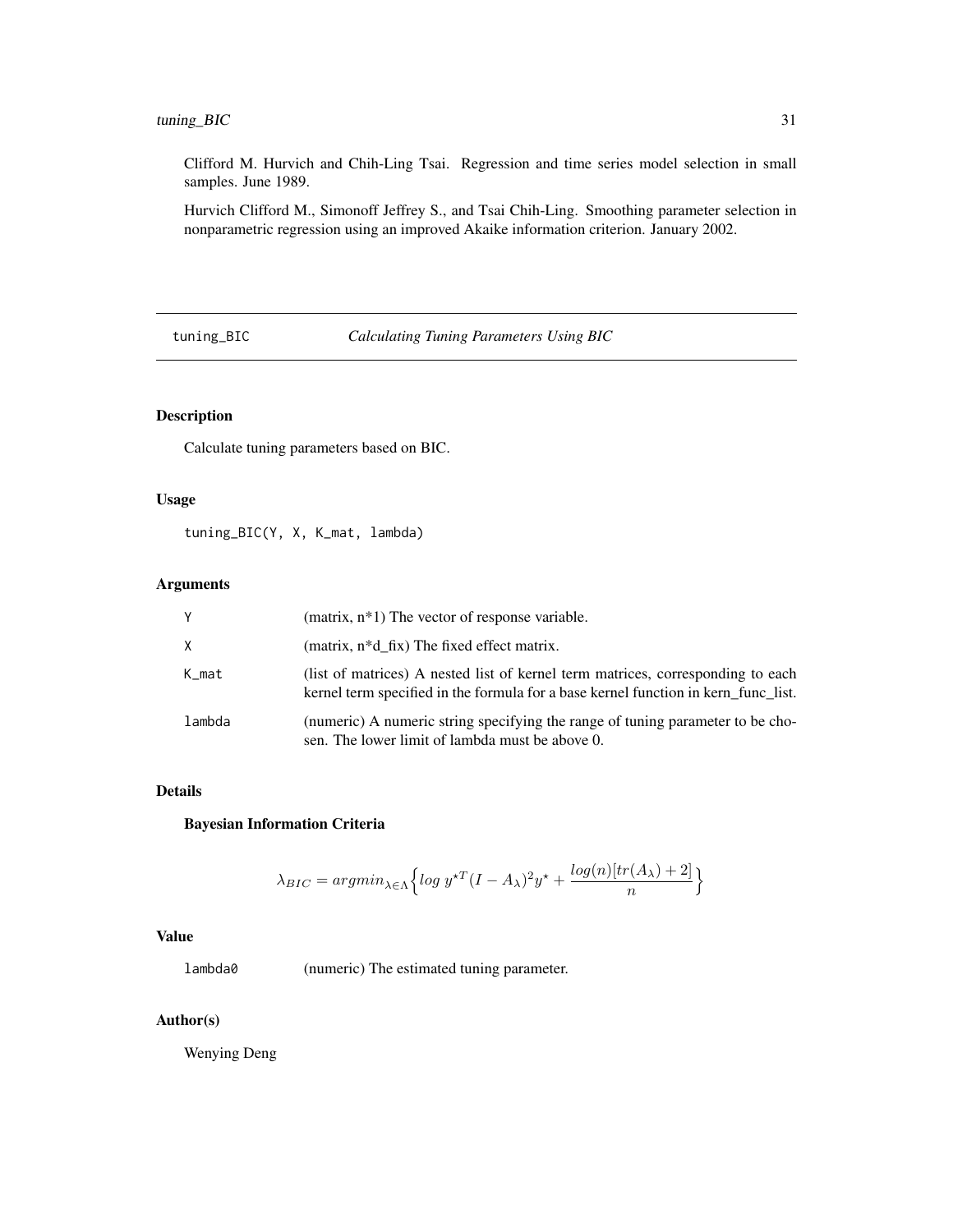#### References

Philip S. Boonstra, Bhramar Mukherjee, and Jeremy M. G. Taylor. A Small-Sample Choice of the Tuning Parameter in Ridge Regression. July 2015.

Trevor Hastie, Robert Tibshirani, and Jerome Friedman. The Elements of Statistical Learning: Data Mining, Inference, and Prediction, Second Edition. Springer Series in Statistics. Springer- Verlag, New York, 2 edition, 2009.

Hirotogu Akaike. Information Theory and an Extension of the Maximum Likelihood Principle. In Selected Papers of Hirotugu Akaike, Springer Series in Statistics, pages 199–213. Springer, New York, NY, 1998.

Clifford M. Hurvich and Chih-Ling Tsai. Regression and time series model selection in small samples. June 1989.

Hurvich Clifford M., Simonoff Jeffrey S., and Tsai Chih-Ling. Smoothing parameter selection in nonparametric regression using an improved Akaike information criterion. January 2002.

tuning\_GCV *Calculating Tuning Parameters Using GCV*

#### Description

Calculate tuning parameters based on GCV.

### Usage

tuning\_GCV(Y, X, K\_mat, lambda)

#### **Arguments**

|        | (matrix, $n*1$ ) The vector of response variable.                                                                                                                     |
|--------|-----------------------------------------------------------------------------------------------------------------------------------------------------------------------|
| X.     | (matrix, $n * d$ fix) The fixed effect matrix.                                                                                                                        |
| K mat  | (list of matrices) A nested list of kernel term matrices, corresponding to each<br>kernel term specified in the formula for a base kernel function in kern_func_list. |
| lambda | (numeric) A numeric string specifying the range of tuning parameter to be cho-<br>sen. The lower limit of lambda must be above 0.                                     |

### Details

### Generalized Cross Validation

$$
\lambda_{GCV} = argmin_{\lambda \in \Lambda} \left\{ \log y^{\star T} (I - A_{\lambda})^2 y^{\star} - 2\log[1 - \frac{tr(A_{\lambda})}{n} - \frac{1}{n}]_{+} \right\}
$$

#### Value

lambda0 (numeric) The estimated tuning parameter.

<span id="page-31-0"></span>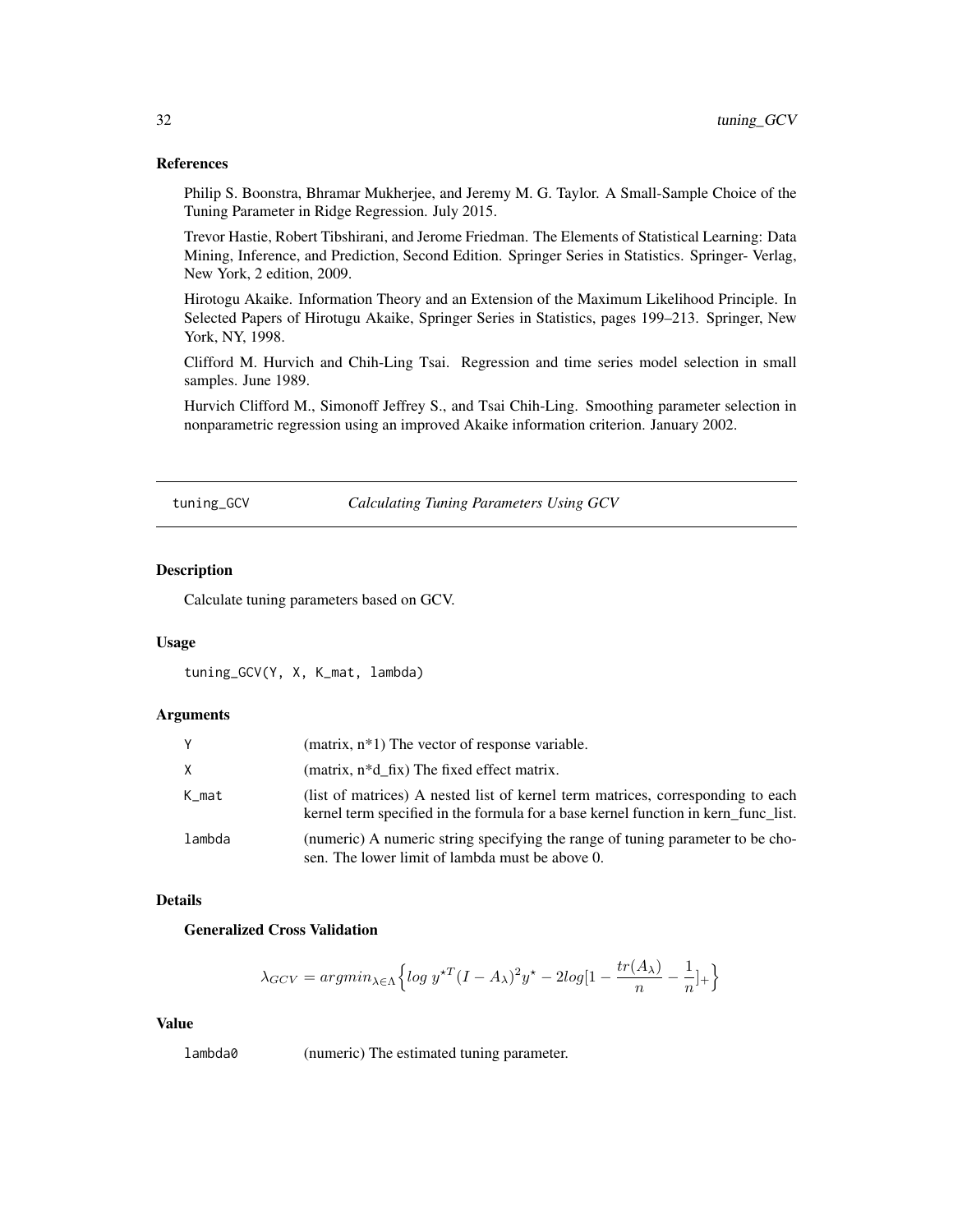<span id="page-32-0"></span>tuning\_GCVc 33

#### Author(s)

Wenying Deng

#### **References**

Philip S. Boonstra, Bhramar Mukherjee, and Jeremy M. G. Taylor. A Small-Sample Choice of the Tuning Parameter in Ridge Regression. July 2015.

Trevor Hastie, Robert Tibshirani, and Jerome Friedman. The Elements of Statistical Learning: Data Mining, Inference, and Prediction, Second Edition. Springer Series in Statistics. Springer- Verlag, New York, 2 edition, 2009.

Hirotogu Akaike. Information Theory and an Extension of the Maximum Likelihood Principle. In Selected Papers of Hirotugu Akaike, Springer Series in Statistics, pages 199–213. Springer, New York, NY, 1998.

Clifford M. Hurvich and Chih-Ling Tsai. Regression and time series model selection in small samples. June 1989.

Hurvich Clifford M., Simonoff Jeffrey S., and Tsai Chih-Ling. Smoothing parameter selection in nonparametric regression using an improved Akaike information criterion. January 2002.

tuning\_GCVc *Calculating Tuning Parameters Using GCVc*

### Description

Calculate tuning parameters based on GCVc.

#### Usage

tuning\_GCVc(Y, X, K\_mat, lambda)

#### Arguments

| Y      | (matrix, $n*1$ ) The vector of response variable.                                                                                                                     |
|--------|-----------------------------------------------------------------------------------------------------------------------------------------------------------------------|
| X      | (matrix, $n * d$ fix) The fixed effect matrix.                                                                                                                        |
| K_mat  | (list of matrices) A nested list of kernel term matrices, corresponding to each<br>kernel term specified in the formula for a base kernel function in kern func list. |
| lambda | (numeric) A numeric string specifying the range of tuning parameter to be cho-<br>sen. The lower limit of lambda must be above 0.                                     |

#### Details

Generalized Cross Validation (small sample size)

$$
\lambda_{GCVc} = argmin_{\lambda \in \Lambda} \left\{ \log y^{\star T} (I - A_{\lambda})^2 y^{\star} - 2\log[1 - \frac{tr(A_{\lambda})}{n} - \frac{2}{n}]_{+} \right\}
$$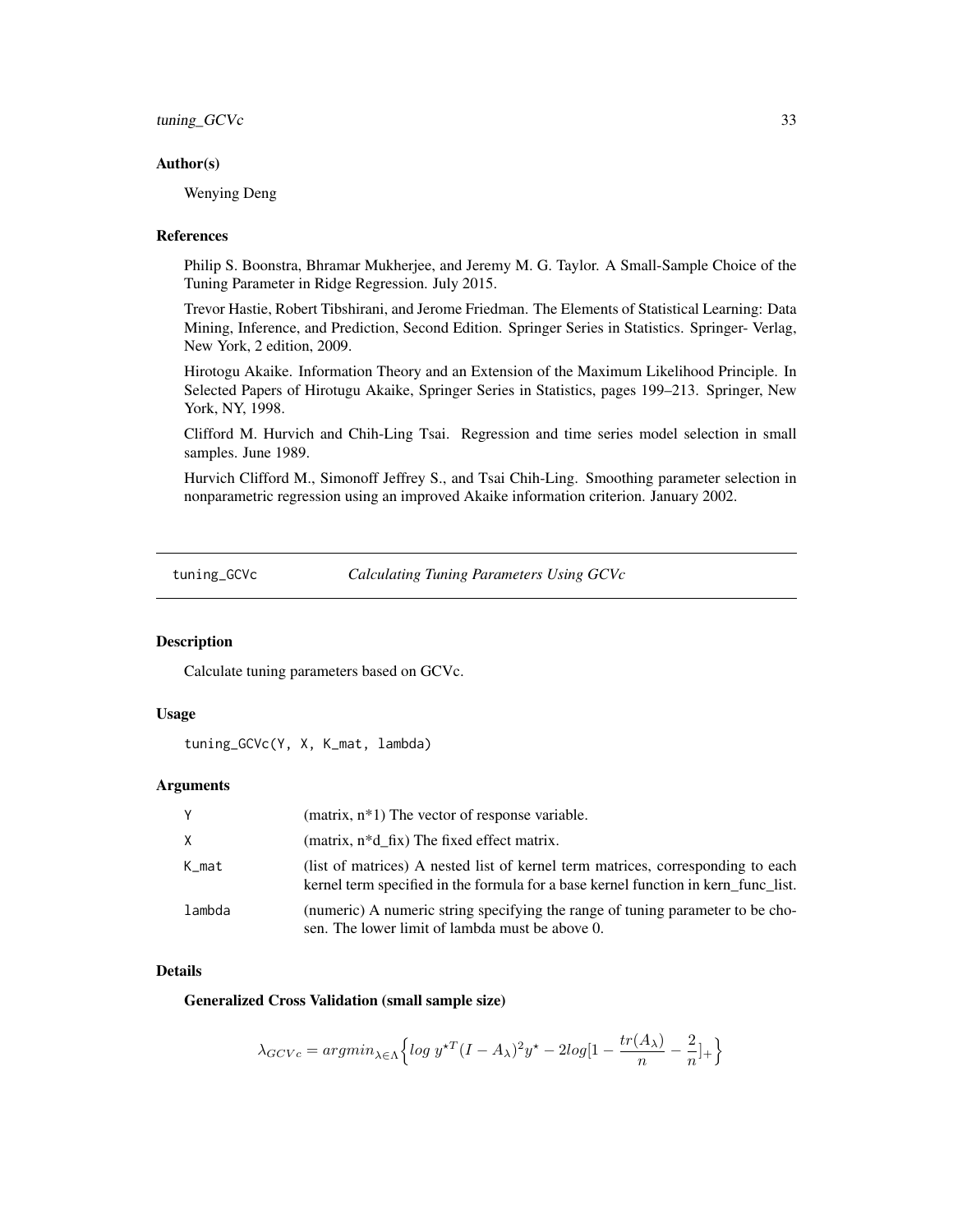#### <span id="page-33-0"></span>Value

lambda0 (numeric) The estimated tuning parameter.

#### Author(s)

Wenying Deng

### References

Philip S. Boonstra, Bhramar Mukherjee, and Jeremy M. G. Taylor. A Small-Sample Choice of the Tuning Parameter in Ridge Regression. July 2015.

Trevor Hastie, Robert Tibshirani, and Jerome Friedman. The Elements of Statistical Learning: Data Mining, Inference, and Prediction, Second Edition. Springer Series in Statistics. Springer- Verlag, New York, 2 edition, 2009.

Hirotogu Akaike. Information Theory and an Extension of the Maximum Likelihood Principle. In Selected Papers of Hirotugu Akaike, Springer Series in Statistics, pages 199–213. Springer, New York, NY, 1998.

Clifford M. Hurvich and Chih-Ling Tsai. Regression and time series model selection in small samples. June 1989.

Hurvich Clifford M., Simonoff Jeffrey S., and Tsai Chih-Ling. Smoothing parameter selection in nonparametric regression using an improved Akaike information criterion. January 2002.

| tuning_gmpml | <b>Calculating Tuning Parameters Using GMPML</b> |  |  |
|--------------|--------------------------------------------------|--|--|
|--------------|--------------------------------------------------|--|--|

#### Description

Calculate tuning parameters based on Generalized Maximum Profile Marginal Likelihood.

#### Usage

```
tuning_gmpml(Y, X, K_mat, lambda)
```
#### Arguments

| Y      | (matrix, $n*1$ ) The vector of response variable.                                                                                                                     |
|--------|-----------------------------------------------------------------------------------------------------------------------------------------------------------------------|
| X      | (matrix, $n * d$ fix) The fixed effect matrix.                                                                                                                        |
| K_mat  | (list of matrices) A nested list of kernel term matrices, corresponding to each<br>kernel term specified in the formula for a base kernel function in kern func list. |
| lambda | (numeric) A numeric string specifying the range of tuning parameter to be cho-<br>sen. The lower limit of lambda must be above 0.                                     |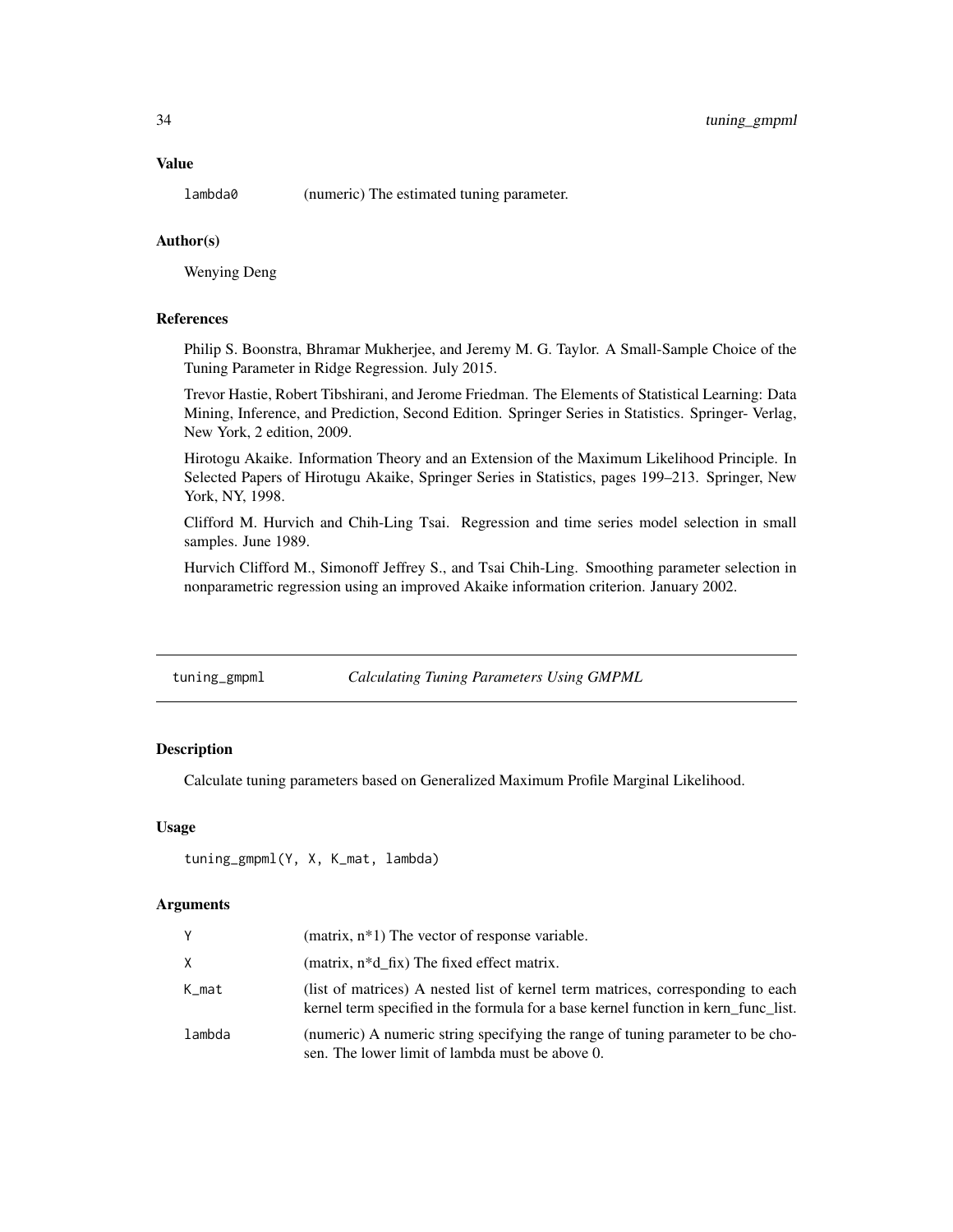<span id="page-34-0"></span>tuning\_loocv 35

#### Details

#### Generalized Maximum Profile Marginal Likelihood

$$
\lambda_{GMPML} = argmin_{\lambda \in \Lambda} \Big\{ log \ y^{\star T} (I-A_{\lambda}) y^\star - \frac{1}{n-1} log \mid I-A_{\lambda} \mid \Big\}
$$

### Value

lambda0 (numeric) The estimated tuning parameter.

#### Author(s)

Wenying Deng

#### References

Philip S. Boonstra, Bhramar Mukherjee, and Jeremy M. G. Taylor. A Small-Sample Choice of the Tuning Parameter in Ridge Regression. July 2015.

Trevor Hastie, Robert Tibshirani, and Jerome Friedman. The Elements of Statistical Learning: Data Mining, Inference, and Prediction, Second Edition. Springer Series in Statistics. Springer- Verlag, New York, 2 edition, 2009.

Hirotogu Akaike. Information Theory and an Extension of the Maximum Likelihood Principle. In Selected Papers of Hirotugu Akaike, Springer Series in Statistics, pages 199–213. Springer, New York, NY, 1998.

Clifford M. Hurvich and Chih-Ling Tsai. Regression and time series model selection in small samples. June 1989.

Hurvich Clifford M., Simonoff Jeffrey S., and Tsai Chih-Ling. Smoothing parameter selection in nonparametric regression using an improved Akaike information criterion. January 2002.

tuning\_loocv *Calculating Tuning Parameters Using looCV*

#### Description

Calculate tuning parameters based on given leave-one-out Cross Validation.

#### Usage

```
tuning_loocv(Y, X, K_mat, lambda)
```
#### **Arguments**

| Υ      | (matrix, $n*1$ ) The vector of response variable.                                                                                                                    |
|--------|----------------------------------------------------------------------------------------------------------------------------------------------------------------------|
| X.     | (matrix, $n * d$ fix) The fixed effect matrix.                                                                                                                       |
| K_mat  | (list of matrices) A nested list of kernel term matrices, corresponding to each<br>kernel term specified in the formula for a base kernel function in kern functist. |
| lambda | (numeric) A numeric string specifying the range of tuning parameter to be cho-<br>sen. The lower limit of lambda must be above 0.                                    |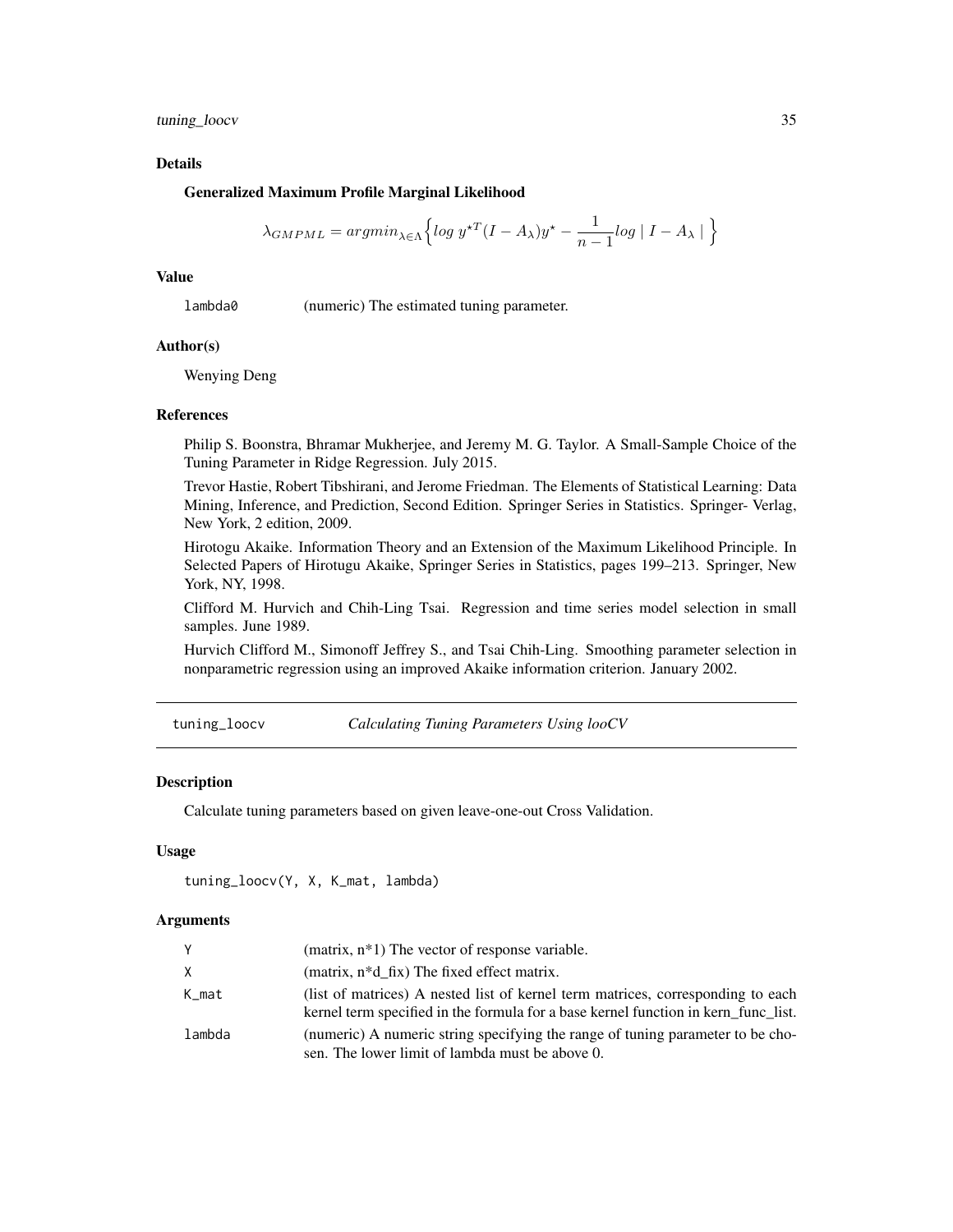#### Details

#### leave-one-out Cross Validation

$$
\lambda_{n-CV} = argmin_{\lambda \in \Lambda} \left\{ \log y^{\star T} [I - diag(A_{\lambda}) - \frac{1}{n} I]^{-1} (I - A_{\lambda})^2 [I - diag(A_{\lambda}) - \frac{1}{n} I]^{-1} y^{\star} \right\}
$$

#### Value

lambda0 (numeric) The estimated tuning parameter.

#### Author(s)

Wenying Deng

#### References

Philip S. Boonstra, Bhramar Mukherjee, and Jeremy M. G. Taylor. A Small-Sample Choice of the Tuning Parameter in Ridge Regression. July 2015.

Trevor Hastie, Robert Tibshirani, and Jerome Friedman. The Elements of Statistical Learning: Data Mining, Inference, and Prediction, Second Edition. Springer Series in Statistics. Springer- Verlag, New York, 2 edition, 2009.

Hirotogu Akaike. Information Theory and an Extension of the Maximum Likelihood Principle. In Selected Papers of Hirotugu Akaike, Springer Series in Statistics, pages 199–213. Springer, New York, NY, 1998.

Clifford M. Hurvich and Chih-Ling Tsai. Regression and time series model selection in small samples. June 1989.

Hurvich Clifford M., Simonoff Jeffrey S., and Tsai Chih-Ling. Smoothing parameter selection in nonparametric regression using an improved Akaike information criterion. January 2002.